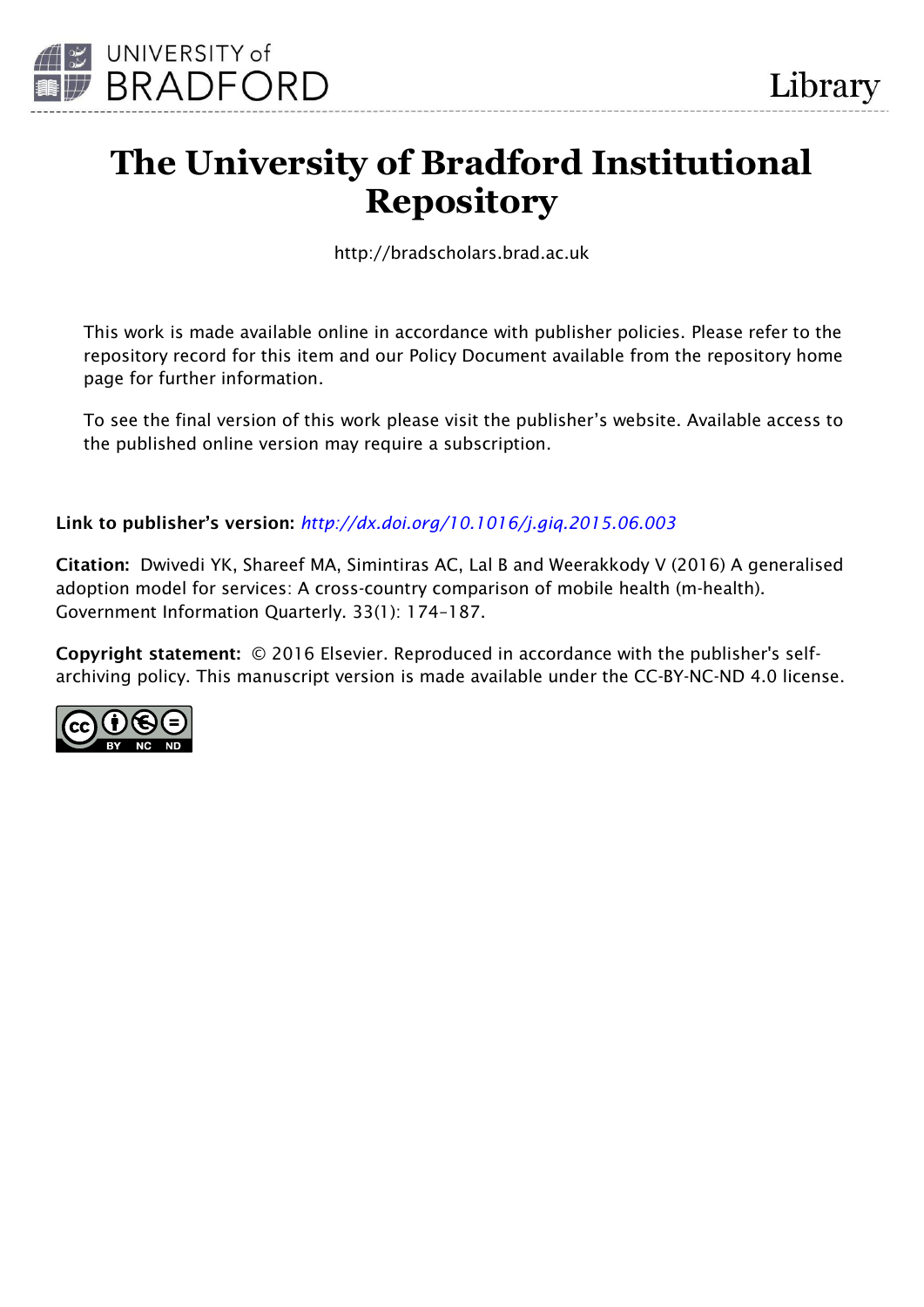# **Submission title:** A Generalized Adoption Model for Services: A Cross-Country Comparison of Mobile Health (m-Health)

# **Authors**

# **1. Professor Yogesh K. Dwivedi\* , PhD**

School of Management, Swansea University, Singleton Park, Swansea, SA2 8PP, Wales, UK TEL (Office): +44 (0) 1792 602340 FAX (Office): +44 (0) 1792 295626 Email: ykdwivedi@gmail.com

## **2. Assoc. Professor Mahmud Akhter Shareef, PhD**

North South University, Dhaka, Bangladesh and DeGroote School of Business, McMaster University, 1280 Main Street West, Hamilton, Ontario L8S 4M4, Canada

## **3. Professor Antonis C Simintiras, PhD**

Deputy Dean for Internationalisation, Head, Department of Marketing and Strategy, School of Management, Swansea University, Singleton Park, Swansea, SA2 8PP, Wales, UK.

# **4. Dr Banita Lal, PhD**

Nottingham Business School, Nottingham Trent University, UK

# **5. Professor Vishanth Weerakkody, PhD**

Professor of Digital Governance Brunel University London College of Business, Arts & Social Sciences Brunel Business School Eastern Gateway Building, Brunel University London, Uxbridge, UB8 3PH, United Kingdom T [+44\(0\)1895 274000](tel:%2B44%280%291895%20274000)

\* Corresponding Author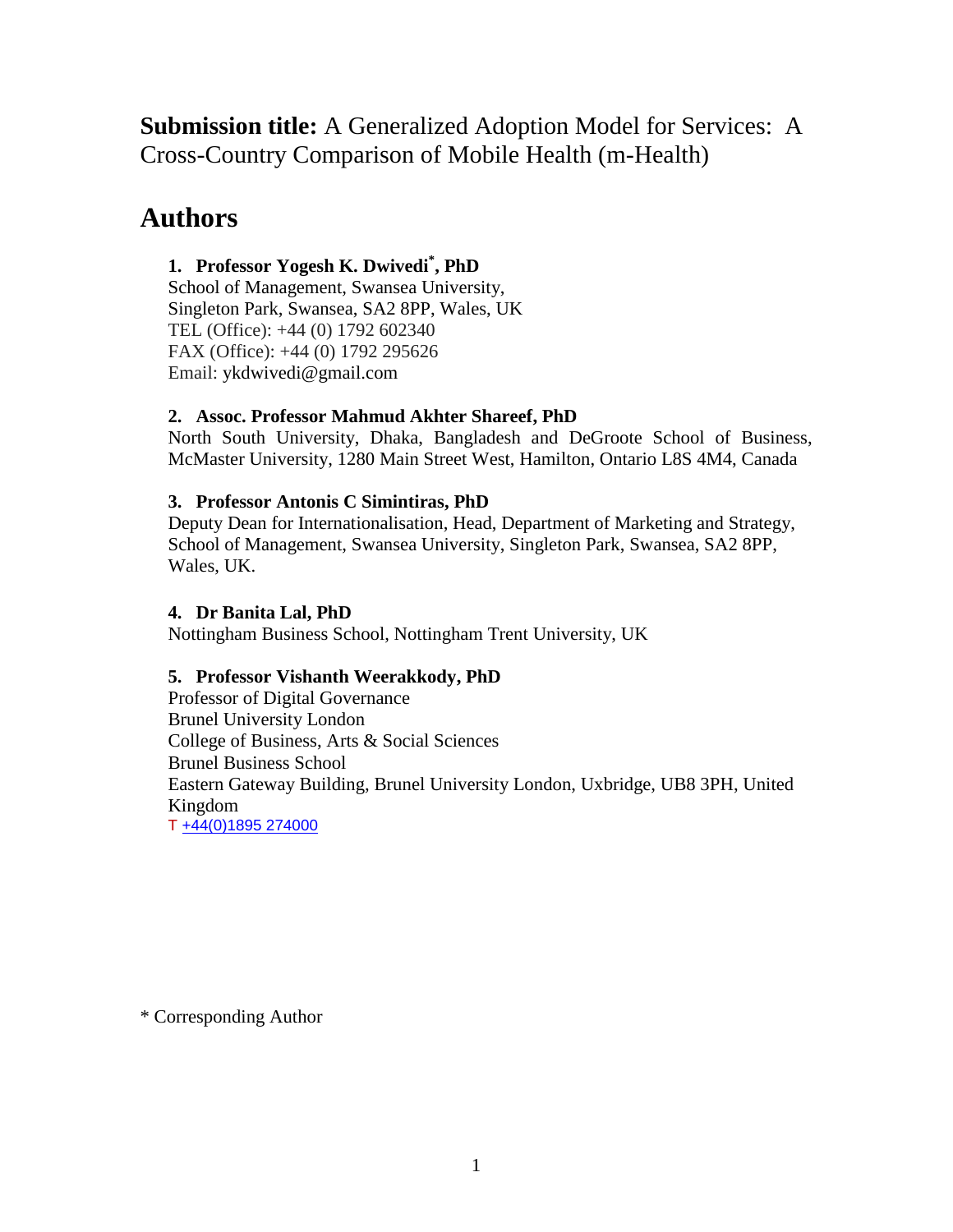# A Generalized Adoption Model for Services: A Cross-Country Comparison of Mobile Health (m-Health)

#### **Abstract**

Which antecedents affect the adoption by users is still often a puzzle for policy-makers. Antecedents examined in this research include technological artefacts from the Unified Theory of Acceptance and Use of Technology (UTAUT), consumer context from UTAUT2 and psychological behaviour concepts such as citizens' channel preference and product selection criteria. This research also investigated cultural domination on citizens' behavioural perception. The data for this study was collected among citizens from three countries: USA, Canada, and Bangladesh. The findings suggest that the UTAUT model could partially shape technology artefact behaviour and the extended UTAUT must consider specific determinants relevant to cognitive, affective, and conative or behavioural aspects of citizens. The model helps policy-makers to develop mobile healthcare service system that will be better accepted. The finding also suggests that this mobile service system should reflect country's cultural traits. These findings basically extend the theoretical concept of UTAUT model to articulate adoption behavior of any complex and sensitive ICT related issues like mobile healthcare system.

**Keywords:** Mobile health (m-health), Adoption behaviour, Consumer preference, Consumer behaviour, UTAUT model, Cultural effect

#### **1. Introduction**

Starting from the last century, substantial advancement and revolutionary accomplishment of the health-care service system helped citizens to create enormous expectations in identifying and accepting new health-care services (Kahn, Yang, & Kahn, 2010; Kim, 2012; Weiner, 2009). Citizens, as an essential, precious, and emergency product, demand health-care services to be flexible, accessible, available, and compatible with a maximum price-value trade-off. They also prefer to streamline their enormous expectation for cost-effectiveness, quality, efficiency, life-pattern-congruency from health professionals (Wu Wanga, & Lin, 2007). Countries like the USA and Canada have taken initiatives to implement electronic and mobile health recordings, the UK and Sweden have introduced global positioning systems (GPS) in monitoring ambulance schedules, and the Netherlands have experimented with a wireless network in communicating an emergency trauma care system (Geier, 2006). There was a contemporary urge for restructuring the health-care service delivery pattern by keeping it consistent and congruent with a mobile, dynamic, and flexible lifestyle of an ICT-driven and dominating society which appealed to health professionals and ICT consultants to design and implement a mobile health-care service system professionally; it's 'buzzed' as mobile-health or m-health.

The central concept of this system lies in the underlying paradigm which refers to offering the right health-care system to the right patients continuously at any time and any place; even keeping regular daily life activities through remote wireless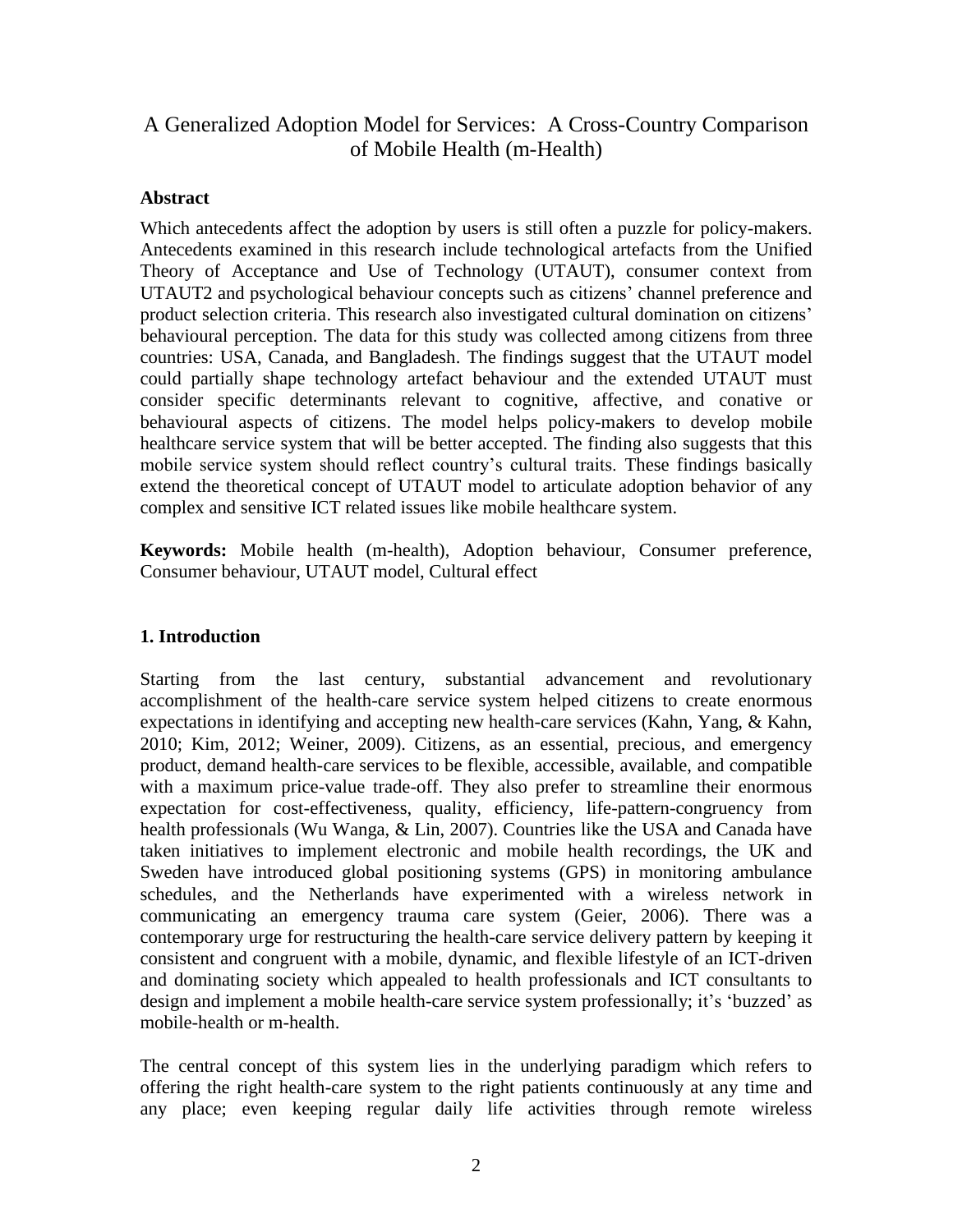communications as well as modern ICT-related technological equipment (Shareef, Kumar, & Kumar, Forthcoming). The typical communication of m-health is the following: any RFID equipment with different sensors capable of measuring different physical changes of the patients, and location identifiers that can be used by the patients. This equipment may be worn as a wrist band, embedded in living spaces, or implanted in the body (Halperin et al., 2008). With integrative software support, the patient's smartphone continuously monitors, records, analyses, alerts, and communicates with both patient and hospital professionals from a remote place. Medical professionals are connected with the smartphone of the health-care service receiver by laptop, tablet PC, PDA, or other wireless-based Internet communication.

Since on-the-spot health service is offered through m-health, it is a new public health service system that has been adopted across countries in the world; this study of modelling citizens' complex buying behaviour is exploratory in nature. However, strong evidence from scholarly studies and cross-cultural theories regarding cross-cultural implications for complex buying behaviour increases our intention to reveal the cultural impacts on the integrated health and technological adoption behaviour for citizens toward m-health. Pavlou & Chai (2002) addressed adoption behaviour for Chinese and USA citizens and, in the light of Hofstede's (2001) cultural dimensions, revealed that any attempt to formulate a standardised ICT-related citizen behaviour model is impractical.

Therefore, explicitly, the focused objective of this study is to integrate adoption behaviour for an ICT-based mobile health service that would reflect the market aspect of citizens' preferences and reveal a cross-cultural impact and differences on this intrinsic and extrinsic adoption behaviour. The study is engaged in streamlining a generalised acceptance behaviour of citizens shedding light on an integrated theory in predicting citizens' preferences and further exploring any plausible differences in antecedent beliefs reflecting dissimilarities in cultural traits. The authors investigated behaviour among citizens of three countries: namely, the USA, Canada, and Bangladesh which have predominant and conclusive differences in cultural traits according to Hofstede (2001).

The reminder of this submission is structured as follows: the next section will briefly present theoretical concepts such as adoption behaviour and citizens' preference and cross-cultural effects relevant to the topic examined in this submission. This is then followed in Section 3 by a detailed discussion on development of a conceptual model and hypotheses formulation as a basis for undertaking empirical work. Section 4 then provides a detailed account of the research methodology utilised, scale development, sample selection and data collection. The results from the empirical analysis are presented and discussed in Section 5. A detailed discussion follows on the theoretical and practical implications in Section 6. Finally, Section 7 presents key conclusions and briefly discusses limitations of this study and future research directions.

#### **2. Theoretical Concepts**

#### *2.1 Adoption Behaviour and Citizens' Preference*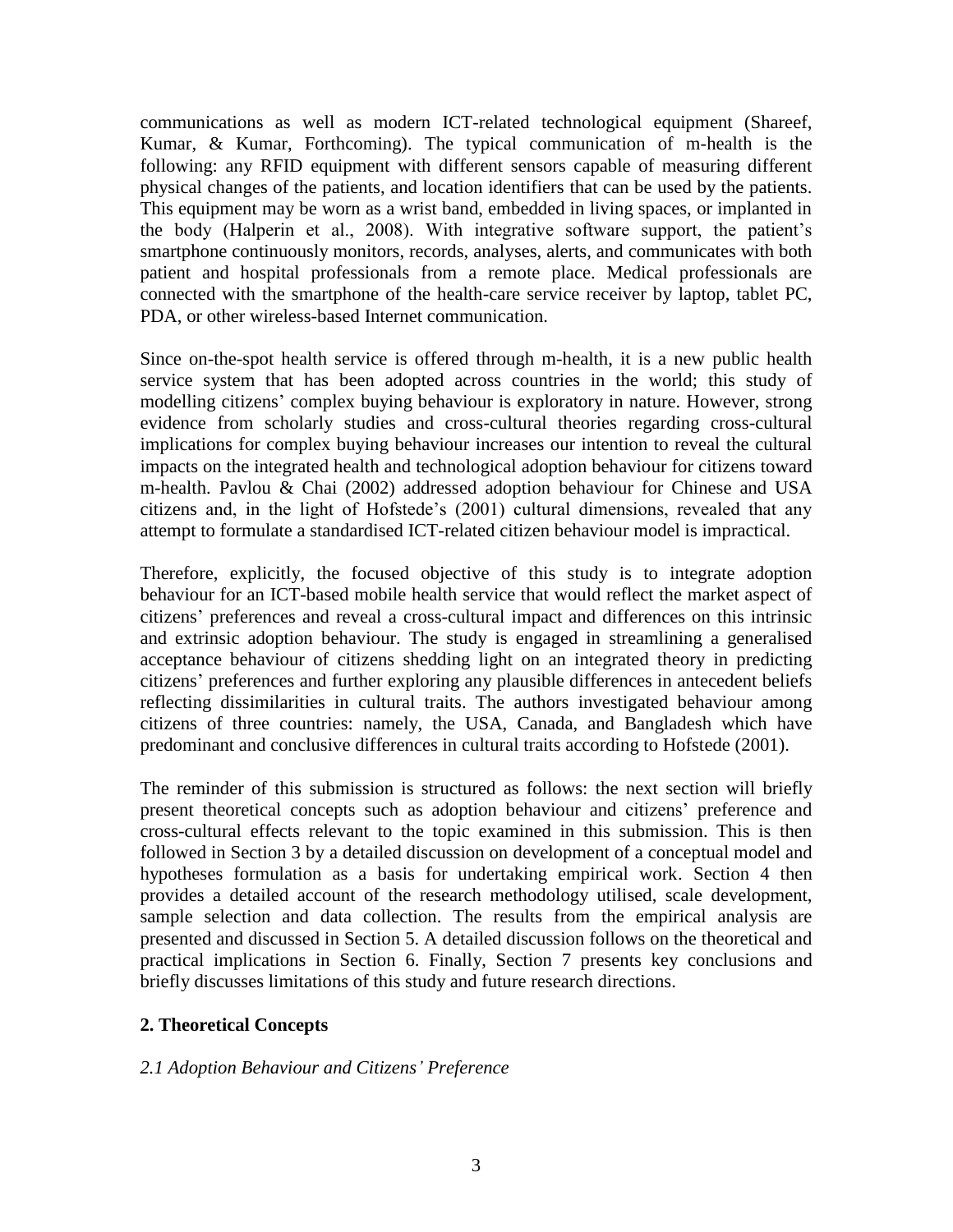Citizens' adoption behaviour for m-health depends on the citizens' preference to replace the old system (Shareef et al., Forthcoming). If citizens, specifically patients, using the traditional health-care service by physically moving to hospitals/clinics to get face-toface contact with medical professionals may deem the m-health service system physically and psychologically more advantageous from any perspective; they might even create a preference for behavioural intention to adopt the mobile health-care service system – mhealth. This research encompasses citizens' adoption behaviour as a continuous preference for a new system by replacing the old one by starting from awareness and familiarity of the system. Technological, behavioural, and social beliefs of the system's functional, organisational, and professional's benefits will render it congruent with a life pattern comprising of an attitude toward using it (Shareef et al., 2013). Finally, the intention to use it will lead to actual acceptance behaviour.

Citizens are not engaged in buying or pursuing m-health as a regular product. Its purchase frequency, oriented with only intended patients, is insignificant to general citizens (Shareef et al., Forthcoming). In the m-health service system, self-service technology is predominant which exhaustively needs self-explanatory skills. From the perspective of a health-concerned matter, m-health-related issues potentially deserve high importance from consumers in the light of usage (Yu, Wu, Yu, & Xiao, 2006). Therefore, systematic adoption of m-health manifests a complex buying behaviour, and consumers integrate several pre-occupational beliefs to justify their actual behaviour. In this type of buying behaviour, which is not relevant to and captured by the theory of mere exposure where frequency of information exposure may dictate final interaction behaviour, market researchers are interested in identifying consumers' preference which is enormously characterised by extended problem solving (Howard and Jagdish, 1969).

#### *2.2 Cross-Cultural Effect*

Posey, Lowry, Roberts, & Ellis (2010) conducted a study among British and French online users to augment and formulate their behaviour and recognised that cultural differences play a crucial role in predicting actual behaviour. From an extensive analysis of consumers' behaviour of two different cultural samples, they concluded that acceptance behaviour of consumers for any complex technology-related issues are dominantly controlled and moderated by cultural traits. Therefore, while determining adoption behaviour for consumers, researchers must consider and manifest cultural traits; otherwise, any generalised conclusions could be misleading. Donthu & Yoo (1998) analysed cultural influences on service perception among the consumers of four countries - Canada, India, UK, and USA - and noted significant differences in perceiving service quality among consumers having different cultural traits. Espinoza (1999) explored consumers' behaviour for North America and Latin America in perceiving service quality and revealed that consumers behaviour is culture bound. The author in a seminal article illustrated cross-cultural differences among consumers of Canada and Peru and remarked with reference to Mattila (1999), that consumers' perception should be determined considering cultural differences.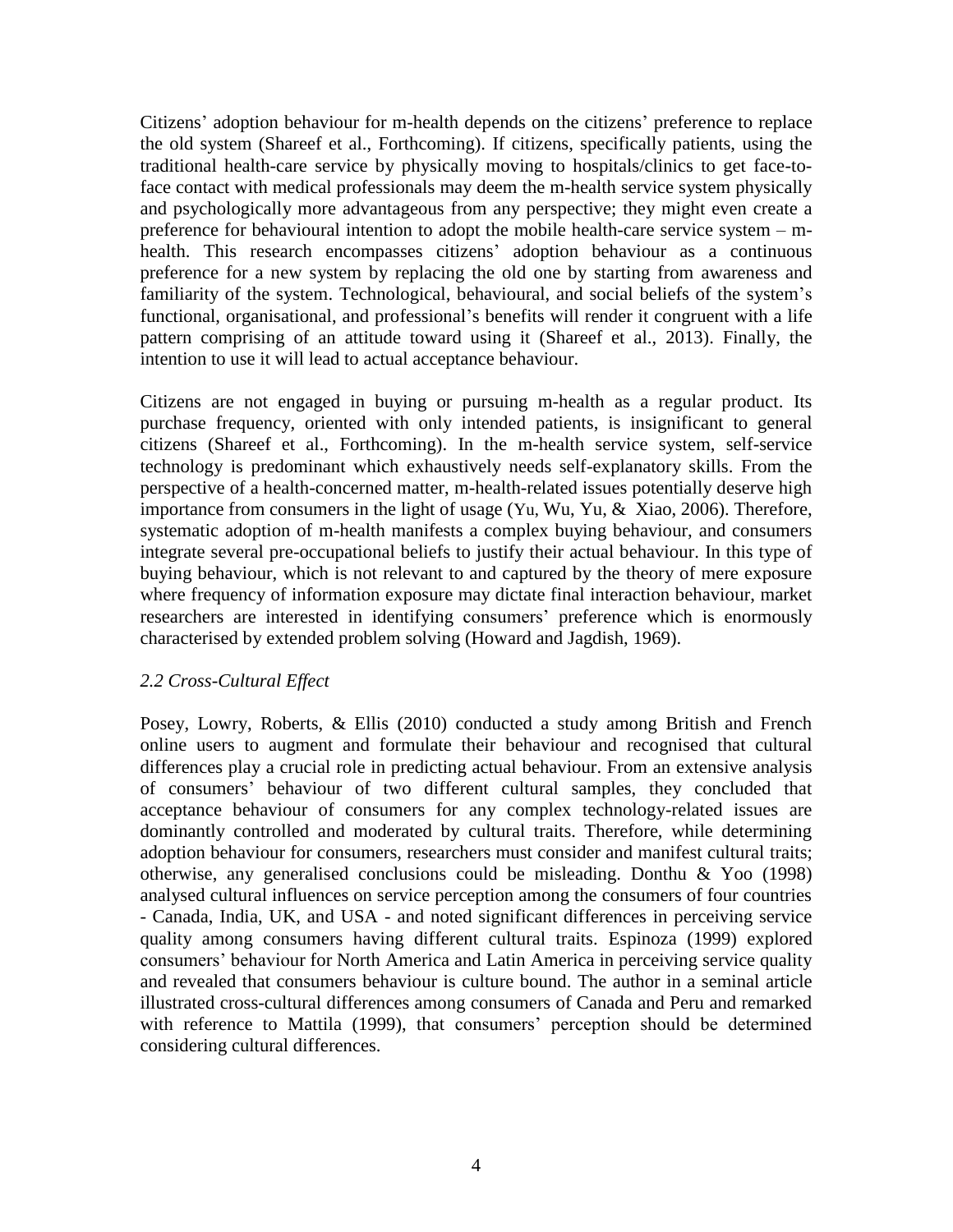Winsted (1997) investigated consumer behaviour for ICT in the USA and some Asian countries and concluded that a generalised trend could be dispersed due to an impulsive effect of cultural differences. Tajfel's social identity theory (1972) identified that behavioural and social differences among cultures have potential implications on modelling consumers' behaviour.

In the light of the aforementioned illustrations, this study is attempting to conceptualise consumers' behaviour for adopting m-health considering cultural differences among consumers of the three different countries; USA, Canada, and Bangladesh.

## **3. Model Development for Predicting Consumers' Behaviour**

Engel, Kollat, & Blackwell (1973) revealed consumers decision making having five distinct stages with sequential progression such as problem recognition, information search, evaluation of alternatives, purchase decision, and post-purchase behavior. Ives & Learmonth (1984) reconciled customer resource life cycle (CRLF) and suggested that it has three sequential advancements with pre-purchase, during purchase, and post-purchase phases. In our present study, since we are pursuing m-health adoption behavior, governing factors of m-health adoption behavior as an exploratory marketing concept does not essentially include post purchase behavior in the adoption model. As adoption behavior of m-health is a new issue in the marketing field, even a very recent topic in the ICT and wireless communication area, in the very beginning, we are attempted to synthesize some ICT related adoption behavior of consumers from ICT and marketing literature.

Mallat (2007) studied consumers' adoption of mobile payments. The author's identification in this context is orthogonal to regular behavioural theories like the theory of planned behaviour (TPB) (Ajzen, 1991), technology adoption model (TAM) (Davis, 1989), and diffusion innovation theory (DOI) (Rogers, 1995), and identified that consumers' preference of mobile payment has a complex buying behaviour. Nevertheless, one exemplary distinction for relative advantage concept is notable which is explained as the benefits provided by time and place independent interactions to avoid waiting time (Mallat, 2007). This conceptual definition of relative advantage has certain differences from the regular construct of TAM and DOI comprising personal choice over an old one in terms of time and space benefits. Lichtenstein & Williamson (2006) investigated Australian banking consumer experiences for adoption of Internet banking. Referring to the theory of prospective gratification (LaRose, Mastro, & Eastin, 2001) and reception approaches (Cunningham and Finn, 1996) of mass media theory, the authors proclaimed that consumers' adoption behaviour of any social system reflects both intrinsic and extrinsic motivational factors as the general trend.

Several researchers (Chen & Li, 2010; Lichtenstein & Williamson, 2006; Rana & Dwivedi, 2015; Shareef et al., 2011) illustrate the same issue like Mallat (2007) that general adoption theories of social psychology like DOI, TPB, and TAM cannot predict comprehensively consumers' adoption behaviour for online-based products as consumer preference for these products is fundamentally governed by personal convenience like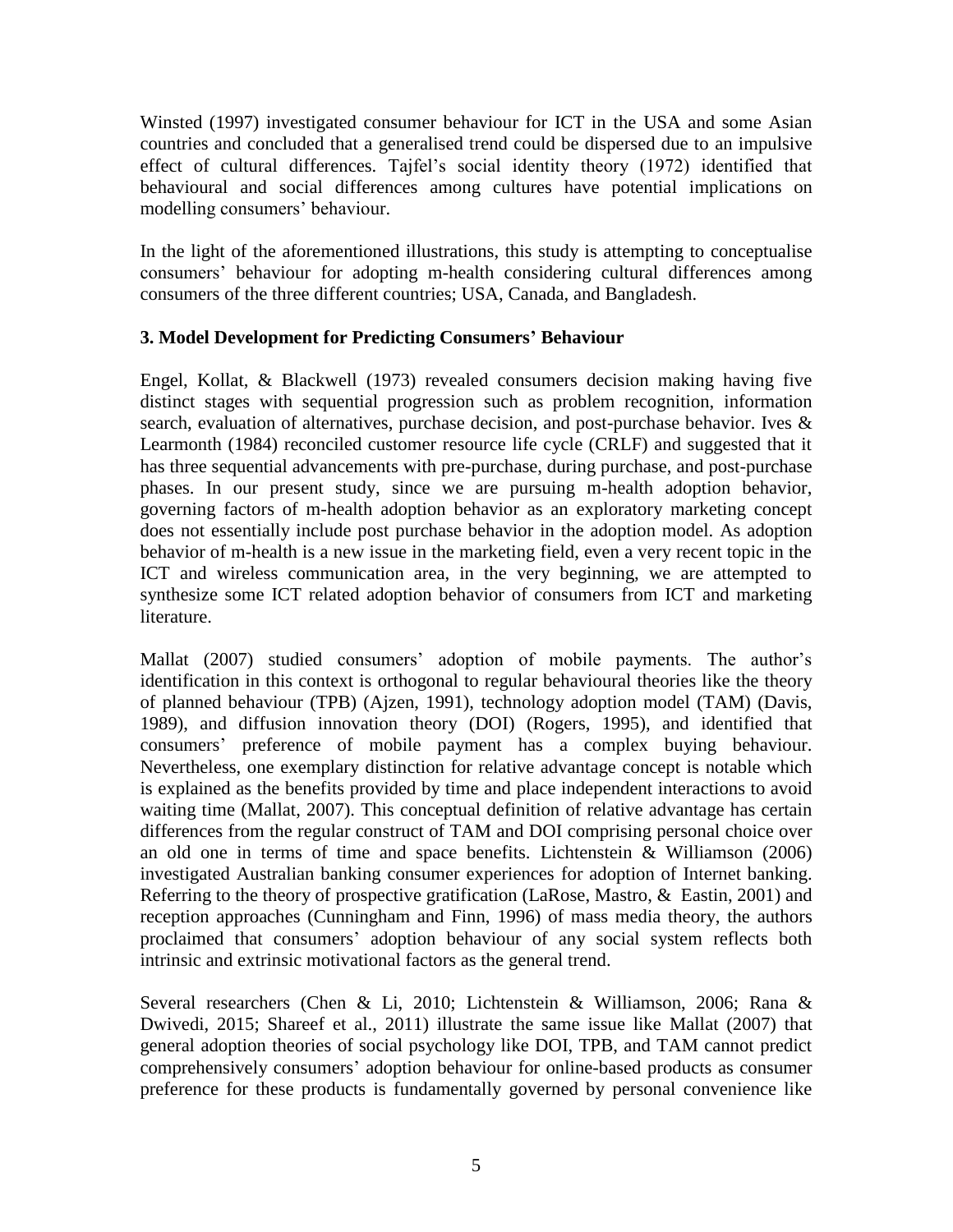time, space, and flexibility advantages. Security, privacy and trust are also leading concerns of consumers for adopting online-based products and these issues are articulated by many researchers (Dwivedi, Weerakkody, & Janssen, 2012; Gefen, Karahanna, & Straub, 2003; Janssen, Chun, & Gil-Garcia, 2009; Shareef et al., 2011). Transaction cost analysis (Williamson, 1987) and switching cost theory (Burnham, Frels, & Vijay, 2003) asserted the claim that behavioural and social conveyance is a predominating factor to be included in predicting consumers' adoption behaviour for any Internet and wireless communication-based product which resembles m-health. And it is precisely this notion of this behavioural and social conveyance that has a certain acute distinction from the regular behavioural theories. Pavlou & Fygenson (2006) worked on electronic-commerce adoption behaviour in the mandatory and voluntary setting shedding light on TPB and concluded that since this type of adoption behaviour has two distinct characteristics arising from marketing and ICT settings, traditional TPB should be extended in conceiving comprehensive behaviour of online consumers. Online consumers' behavioural researchers approved this claim with similar findings (Taylor & Todd, 1995). Referring to Ba and Pavlou (2002), the authors recommended to explore extended behaviour of consumers for wireless technology (Pavlou & Fygenson, 2006).

Taylor & Todd (1995) analysed TPB for high involvement complex buying behaviour related to ICT and recognised that antecedent beliefs of behavioural intention should be decomposed to introduce relative advantage with a special setting of time and space conveniences. O'Cass & Fenech (2003) recommended similar arguments by suggesting that online adoption behaviour of consumers has a foundation on TAM, TPB and DOI. However, consumers' complex behavioural aspects indicating a series of decomposed behavioural beliefs should be incorporated to keep consumers' adoption behavioural model both parsimonious and comprehensive. This argument is supported in the study of Yoh et al. (2003) which articulated technological, behavioural, and social beliefs in the integrated theory of reasoned action (TRA) (Fishbein & Ajzen, 1975) and TAM. The authors indicated that in conceiving consumers' behavioural intention pursuance to actual usage behaviour, psychological factors, social factors, and prior experience are imperative for a comprehensive prediction of behaviour. Similar attempts were undertaken by Kim et al. (2008) for revealing consumers adoption of short message service (SMS) and by Shareef et al. (2011) for modelling online consumers' adoption for electronic-government (eGov) and both of the authors' identification explicitly indicate that TPB, TAM, and DOI cannot predict comprehensive behaviour of consumers, particularly for online adoption.

Under this circumstance, the authors looked and investigated this research shedding light on the Unified Theory of Acceptance and Use of Technology (UTAUT) (Venkatesh et al., 2003) model as the unified and integrated technological base model to reflect citizens' complex behaviour for Internet and wireless telecommunication-based ICT products. However, to reflect citizens' buying preference for complex, high involvement, and self-expressive product like m-health, the authors also analysed marketing and channel preference theories to develop a generalised model, although it is governed and moderated by cultural differences among citizens.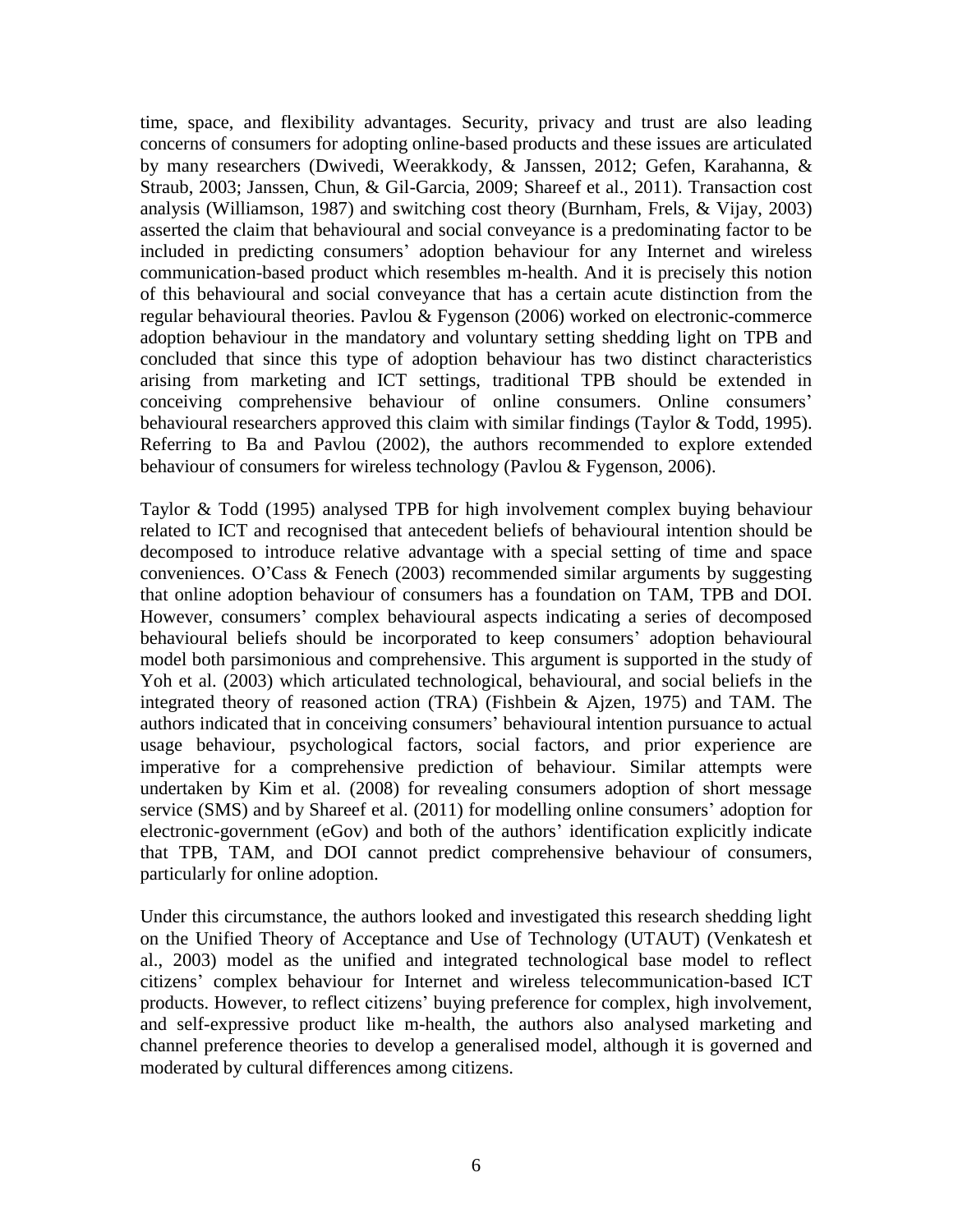Social and behavioural psychology, ICT, and consumer marketing literature are using several fragmented theories regarding acceptance behaviour for many years; namely, TPB, TRA, TAM, DOI, Model of PC Utilisation (MPCU) (Thomson et al., 1991), Motivational Model (MM) (Vallerand, 1997), combined TAM and TPB (C-TAM-TPB) (Taylor & Todd, 1995) to predict consumers' adoption behaviour. Since fundamental concepts of these theories have potential congruency and to some extent have overlapping definitions of the constructs and their measuring items, researchers used these conceptual frameworks in investigating performance to predict actual acceptance behaviour, empirically tested those, and further formulated human behaviour. Theorising similar behaviour with different and scattered conceptual frameworks cannot present comprehensive paradigms of citizens' behaviour. In this light, Venkatesh et al. (2003) reviewed user acceptance literature, particularly dissected and analysed those eight prominent models named earlier, empirically compared and integrated significant and potentially contributing constructs and measuring items from those eight models and their extensions, discarded overlapping concepts, and finally formulated a unified model conceiving overall comprehensive explanatory power to conceptualise and predict citizens' acceptance behaviour. As we have remarked, we used this integrated conceptual framework to theorise adoption behaviour of citizens with a further extension for inclusion of consumers' (here patients as consumer) behaviour that was specific to mhealth.

According to the UTAUT model, performance expectancy, effort expectancy, social influence, and facilitating conditions are the four significant determinants to explain user acceptance and usage behaviour.

#### *Performance expectancy (PE)*

Venkatesh et al. (2003) identified this formative construct of behavioural intention from the integrated epistemological and ontological paradigms of perceived usefulness (TAM and C-TAM-TPB), extrinsic motivation {MM), job-fit (MPCU), relative advantage (DOI), and outcome expectations (SCT). These salient constructs are extracted from the mentioned eight models. The authors defined this determinant of behavioural intention as "the degree to which an individual believes that using the system will help him or her to attain gains in job performance" (Venkatesh et al., 2003, p.447). Since m-health adoption is a personal view which occurs in a voluntary situation, and its expected outcomes constitute gain or benefit related to individual performance, the generic concept of performance expectancy is modified in this study deleting notions of achieving organisational performance for job functions. The authors explain performance expectancy for m-health as the degree to which an individual believes that using this alternative health-care system will help to attain gains in self-overall performance.

H1: Performance expectancy (PE) has positive influence on citizens' behavioural intention for m-health adoption behaviour.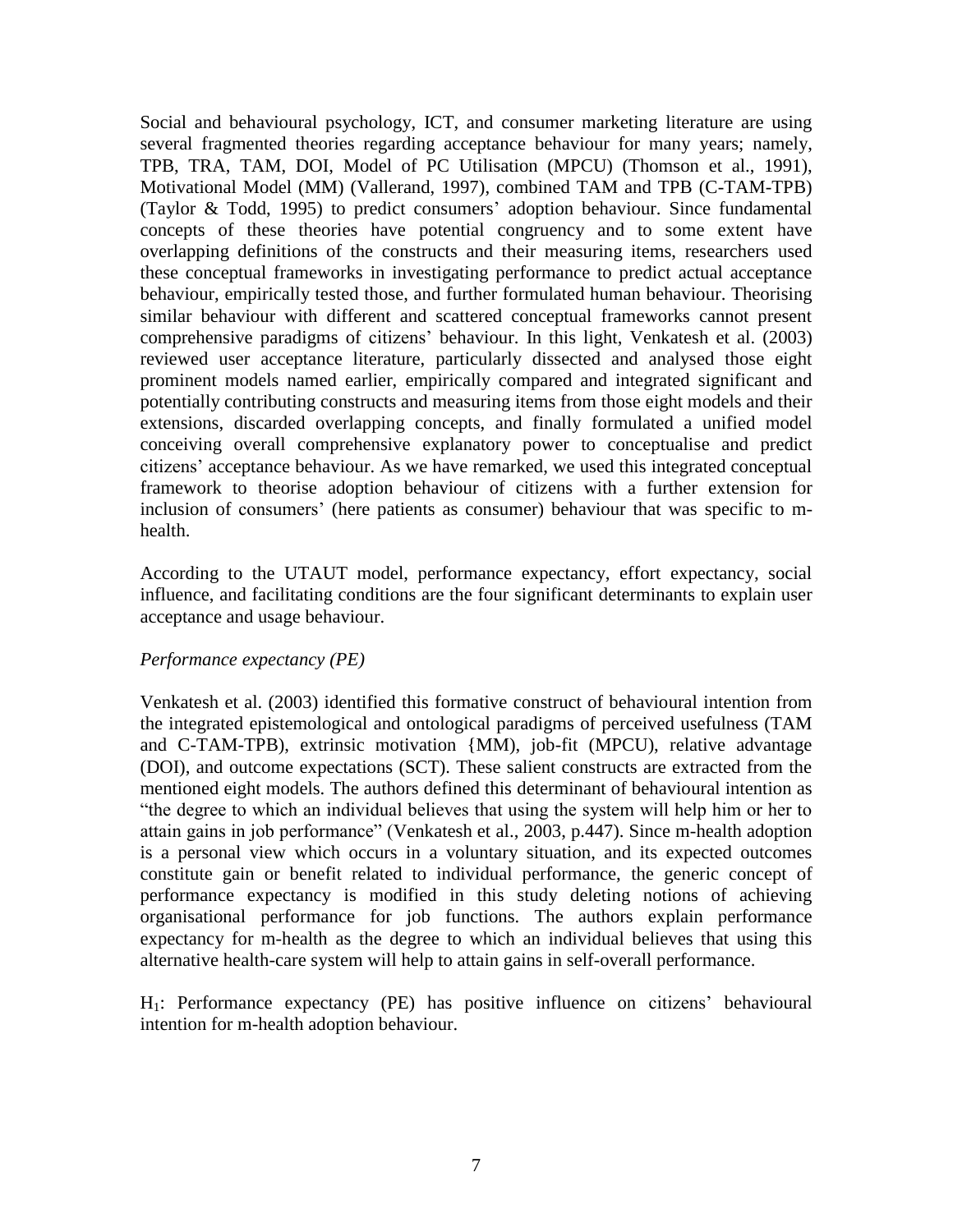#### *Effort expectancy (EE)*

This determinant of UTAUT model captured integrated notions of perceived ease of use (TAM/TAM2), complexity (MPCU), and ease of use (IDT) (Moore & Benbasat 1991). In the light of above mentioned constructs, Venkatesh et al. (2003, p. 450) defined this formative construct of behavioural intention as "the degree of ease associated with the use of the system." As a recent trend, comprising ultra modern wireless telecommunication equipments, sensors, Internet, and health data monitoring devices where self-service technology is pervasive, consumers' easy handling capacity is perceived as a dominating determinant for behavioural intention which is supported by an online behavioural researcher (Chen & Li, 2010; Lichtenstein & Williamson, 2006; Pavlou & Fygenson, 2006). The authors redefine this concept with the generic view of mhealth as the degree of ease associated with the remote and self-use of the overall system of m-health.

H2: Effort expectancy (PE) has a positive influence on citizens' behavioural intention for m-health adoption behaviour.

#### *Social influence (SI)*

Social influence has comprehensively conceived the underlying concepts illustrated in TRA, TAM2, TPB and C-TAM-TPB, social factors in MPCU, and image in IDT. Integrating the generic concept from the above mentioned constructs, Venkatesh et al. (2003, p. 451) defined this formative construct of behavioural intention as "the degree to which an individual perceives that important others believe he or she should use the new system." Adoption of m-health as a new system, where the system partially could be embedded with any living portions of the user which is visible to others for many days , should have potential normative influence on others associated with the adopters which is observed in related studies (Lichtenstein & Williamson, 2006; Pavlou & Fygenson, 2006). Like the reference group, depicted in consumer behaviour literature (Bearden & Etzel, 1982), aspirational and associative reference groups' influence might have a pursuance effect on the user of m-health. The authors amended the definition by keeping it congruent with a functional view of m-health. They defined it as the degree to which an individual perceives that important others believe that he or she should use the new health system in their daily life by leaving the regular health-care service system.

H3: Social influence (SI) has positive influence on citizens' behavioural intention for mhealth adoption behaviour.

#### *Facilitating conditions (FC)*

In the UTAUT model, the concept of facilitating conditions is explained as "the degree to which an individual believes that an organizational and technical infrastructure exists to support use of the system." Venkatesh et al. (2003, p. 453) derived this concept reflecting certain overlapping concepts from the constructs perceived behavioural control (TPB, C-TAM-TPB), facilitating conditions (MPCU), and compatibility (DOI). Successful and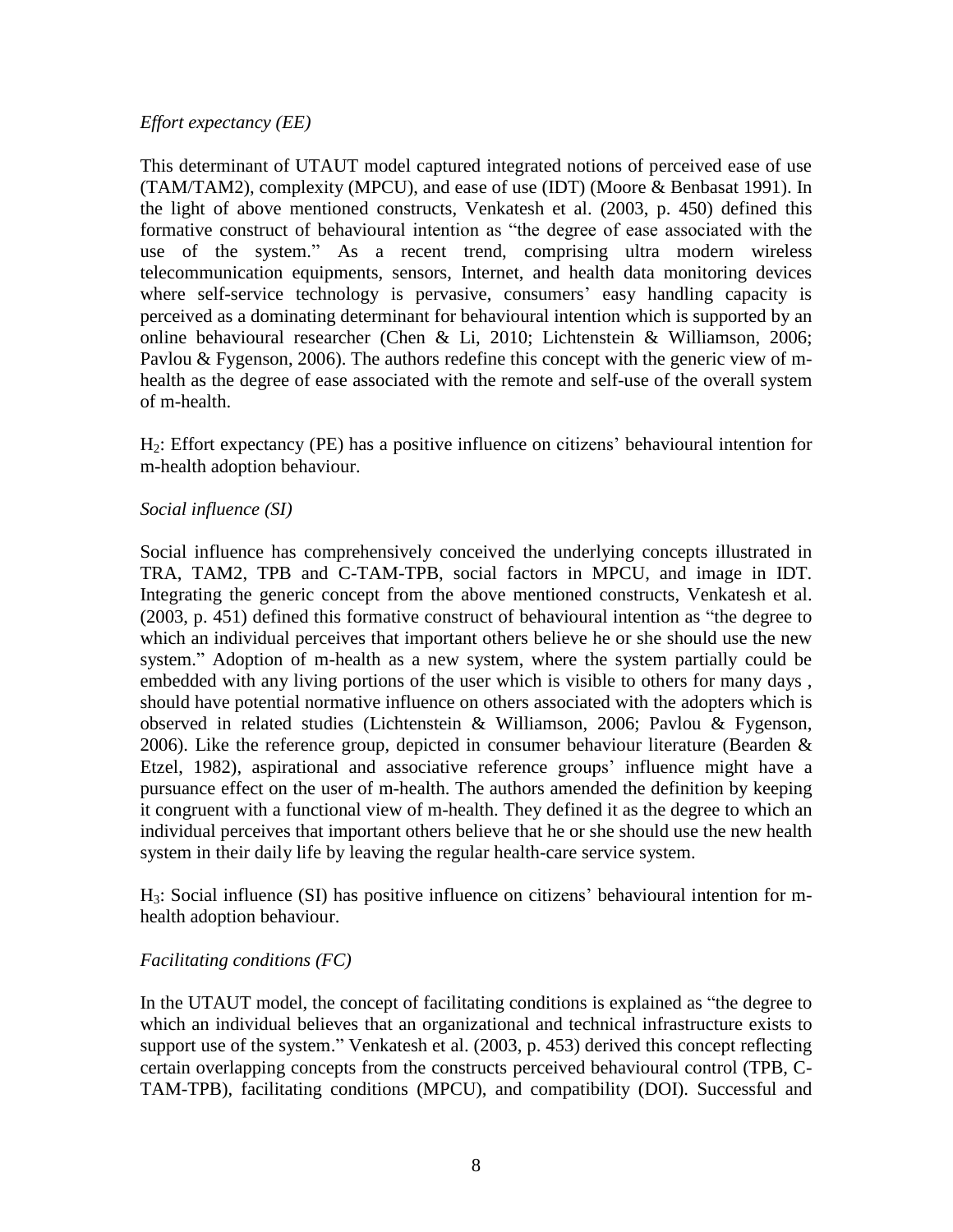appropriate usage of the m-health service system largely depends on continuous communication between host and service provider who are located in two different remote places. Excluding adopters' individual capability to use the system and performance of technology to function properly, the service providers' capacity and capability to relentlessly monitor and feedback in a trusted manner is a prevalent condition for pursuing users to adopt any innovative systems from anywhere, anytime (Kumar et al., 2013; Peekhaus, 2008; Weerakkody, Janssen, & Dwivedi, 2011). The consumers concern for security, privacy, and reliability has a substantial contribution in conceiving this remote technology-driven system where a face-to-face encounter is absent (Gefen et al. 2003; Gelders et al., 2009; Lin & Wang, 2006; Mallat, 2007; O'Cass & Fenech, 2003; Pavlou & Fygenson, 2006). Thus, the construct facilitating conditions is perceived as a dominating determinant of behavioural intention of consumers for mhealth, and formulated here as the degree to which an individual believes that an organisational and technical infrastructure and continuous trustworthy support system exists to support the use of the system continuously from any justified remote places with reliability.

H4: Facilitating conditions (FC) has a positive influence on consumers citizens' behavioural intention for m-health adoption behaviour.

The authors have also reviewed the extends of the UTAUT model and the extended theory UTAUT2 (Venkatesh et al., 2012). They argued and from a theoretical perspective justified that in the consumer context the aforementioned four constructs do not have enough explanatory power to capture the comprehensive behaviour of consumers. They proposed that the UTAUT model is primarily directed to capture and explain the adoption behaviour of the new technology in the organisational context. However, for any specific consumer context, where consumers' preference is contingent upon several social and behavioural aspects, three other determinants should be included to focus and integrate citizens' behavioural attitude from the marketing perspective (Benbasat & Barki, 2007). These are hedonic motivation, price- value, and habit.

#### *Hedonic motivation (HM)*

In formulating consumers' behaviour, several researchers from marketing, ICT, social and behavioural psychology identified this construct as a pursuing factor for adoption (Thong et al., 2006). Particularly, researchers studying online consumer behaviour firmly asserted that online adoption has a certain impulsive and enjoyment aspiration and thus, in recent marketing literature, hedonic motivation or a perceived enjoyment aspect has achieved enormous attention by the marketing strategists (Kim et al., 2008; Rook, 1985; Sirgy, 1982; Turel et al., 2007). Venkatesh et al. (2012, p. 161) defined hedonic motivation (HM) in consumer aspect as "the fun or pleasure derived from using a technology." Over a long period of time, medical history suggests that patients will go to a hospital or clinic to receive the health-care service, and medical professionals will provide the desired service through face-to-face interaction. But the specific characteristics of m-health, which is an alternative channel to receive services for a similar type of medical problems, is exhaustively dominated by consumer preferences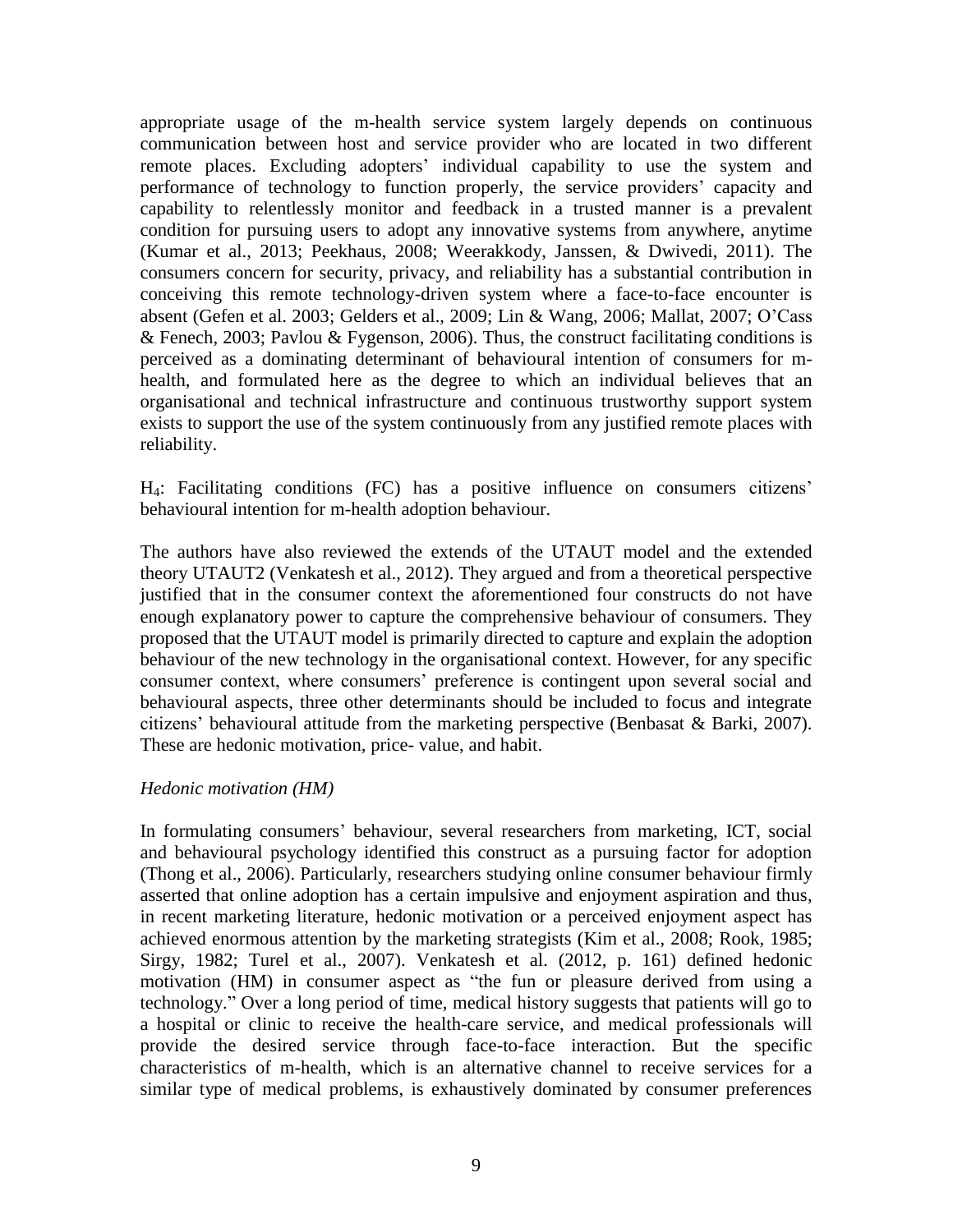which have both cognitive, affective, and behavioral components of beliefs (Hong  $\&$ Tam, 2006; Kim et al., 2008). Consequently, perception of enjoyment might have an influencing effect on behavioural motivation to adopt m-health which is defined here as the affective fun or pleasure derived from using this alternative health-care service system.

H5: Hedonic motivation (HM) has positive influence on citizens' behavioural intention for m-health adoption behaviour.

#### *Price value (PV)*

According to the social exchange theory, exchange in social context is reciprocal which means, parties involved in exchange must benefit from the exchange regardless of its tangible or intangible values (Turner, 1982). Alford (2002) explained further regarding product-price exchange in the marketing context recommending that customers expect reciprocal value from the product in exchange of price they incur. Transaction cost analysis (Williamson, 1987) asserted this overarching concept from a theoretical acknowledgement. In assessing acceptance and actual usage behaviour in the consumer context, Venkatesh et al. (2012) extended the original UTAUT model by introducing UTAUT2 with the inclusion of price-value among others to capture the consumers aforementioned exchange preference. When consumers buy a product or service, consumers' preference for selecting a specific brand over other alternatives is inclusively controlled by the exchange of money for the value attained from the product (Burnham et al., 2003; Lichtenstein and Williamson, 2006). Under this concept, Ba & Pavlou (2002) recognised that consumers' cognitive evaluation of price-value belief is a pursuing factor for adoption behaviour. Referring to Dodds et al. (1991), the UTAUT2 model (Venkatesh et al., 2012, p. 161) defined price-value as "consumers' cognitive trade-off between the perceived benefits of the applications and the monetary cost for using them." m-health is substantially an alternative channel to receive health-care services. It is probably a replacement of adopting regular health-care service where the physical presence in hospital and clinic is mandatory. So, why might patients be cognitively interested and fascinated in accepting this presumably relatively unfamiliar new health-care service which is susceptible to security threats and could be apparently unreliable and untrustworthy? Among so many reasons, the shedding of light on transaction cost analysis, the authors can infer that price-value could be a strong determinant in capturing consumers' behaviour for m-health adoption; this has extensive support from the marketing literature. The authors redefine the construct price-value for m-health as the cognitive trade-off between the values citizens experienced through the usage of the mhealth service system as an alternative channel to health-care service received the alternative system and the monetary costs including the opportunity of cost for using them.

H6: Price-value (PV) has influence on citizens' behavioural intention for m-health adoption behaviour.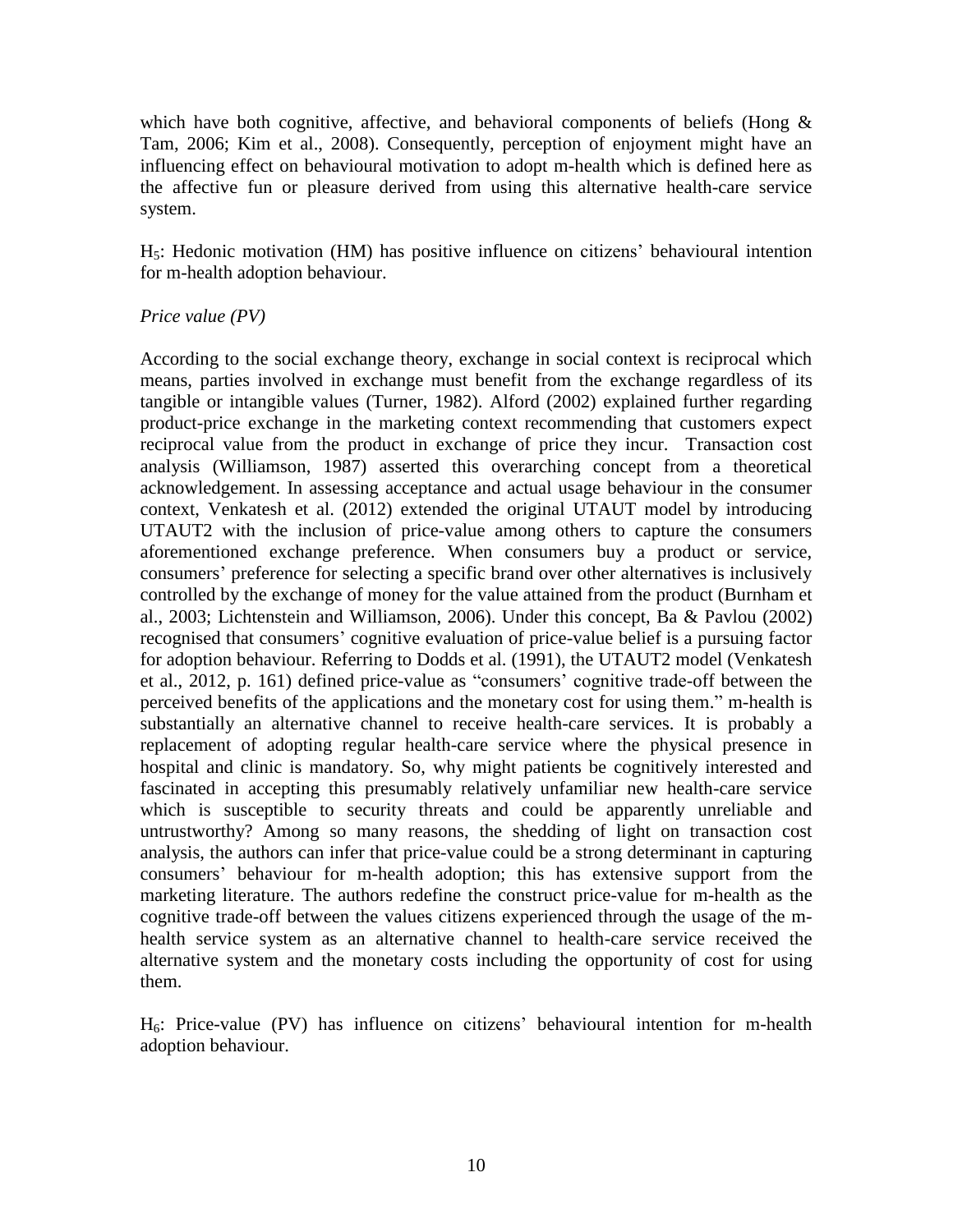#### *Habit*

Referring to Kim et al. (2005), Venkatesh et al. (2012, p. 161) viewed habit as "the extent to which people tend to perform behaviors automatically because of learning." The authors added that habit could be based on experience of prior behaviour. Pavlou & Fygenson (2006, p. 126) defined habit as an antecedent of behavioural intention and commented that "Habit represents a variable that measures the frequency of repeated performance of behavior." Since the m-health study is intended to conceive citizens' behaviour which is not based on prior behavioural evaluation, the authors do not find justification to add the construct habit as an alternative to behavioural intention leading to usage behaviour.

The authors further extended the investigation to model the consumer behaviour for mhealth which has three dominating artefacts: decomposed beliefs for remote controlled technological issues; social and psychological issues for this alternative health-care system; and pure consumer behavioural issues for this newly advocated product and service delivery channel. For the first two artefacts, the authors have already articulated determinants of the consumer's m-health usage behaviour. For conceptualising comprehensive model reflecting all the three artefacts of consumers for this radical advent, the authors extended the exploration in the field related to the marketing channel.

#### *Consumer Preference for Alternative Channel: Waiting time (WT)*

A particular product or service can be bought in a market in multiple ways; it depends on the customers associated service requirements. Consequently, when consumers decide to buy any product or service, the pursuing concerns are not only what they want to buy but also how they want to buy the same product (Neslin & Shankar, 2009). While a product is sold in a market for different segments of consumers, it may not be the product that changes but the method of buying the product with relevant service requirements associated with selling that accompany the product that may change (Voss, 2004). This argument to predict consumers' behaviour is specifically appropriate when the same or similar product could be purchased from different marketing channels. Since m-health, if not completely, is partially offered through different channels with different service criteria, scopes, and patterns. Consumers' service requirements associated from this radical innovative channel certainly find behavioural intention with particular service output demand. In the light of the marketing distribution literature, we get light about selection of marketing channel based on service out-put demand from Bucklin's theory (1966). The author contributed to foster the service requirements of consumers stating that at distribution, four service output levels are important to minimize storage, searching and other cost of the customers when they buy any products from a specific channel. Under this theory among the four service output demands - bulk breaking, spatial convenience, waiting time, product variety and assortment - we find logical underpinnings to consider waiting time as the determinant of pursuing acceptance behaviour for m-health. Among several burning and revolutionary characteristics of m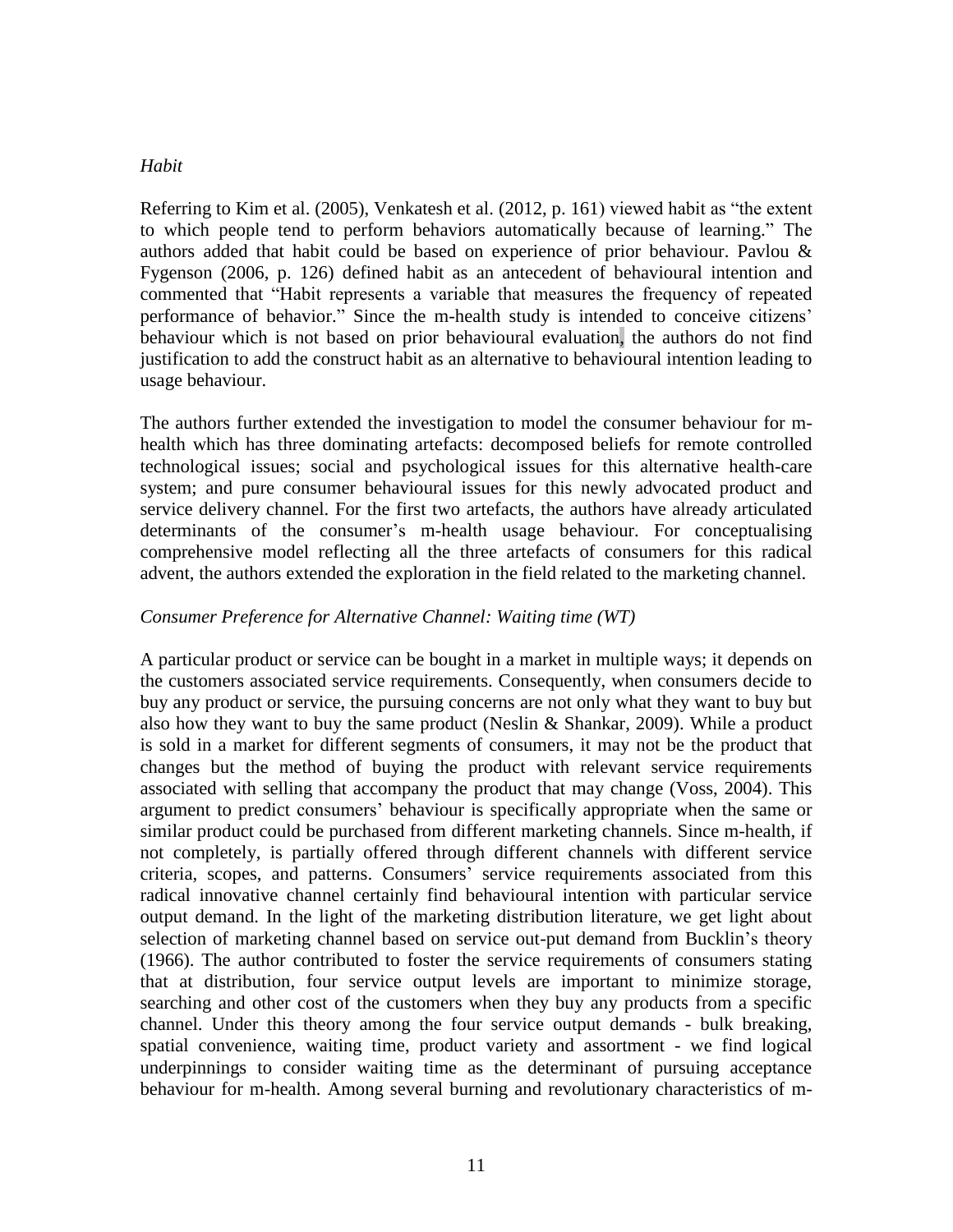health, consumers' preference for accepting this health-care system depends substantially on the flexibility of the waiting time aspect congruent with a professional and daily life pattern (Kumar et al., 2013). The general explanation of the service output demand of waiting time variable in the light of channel management reflects the time elapsed between ordering and receiving products and services (Bucklin, 1966). Focusing on the waiting time concept for m-health, it has two interconnected artefacts: a) time saved in moving to a hospital or clinic, and after seeking a medical professional service, time elapsed to receive that service; and b) time saved in daily life by keeping engagements thereby avoiding repeated visits to medical professionals by adopting the m-health health-care system. In many countries, both the artefacts of the health-care service system are potentially significant, as it requires many days to get a medical professional's appointment. After arranging the appointment, the waiting time is too long to get the actual service. A repeated visit is extremely time-consuming from both the physician's availability and transport accessibility. The authors define the waiting time concept for the m-health as the degree to which an individual believes that using the m-health-care system can save irrevocable time in receiving repeated health-care service and thereby keep a running daily professional life. The core concept of transaction cost analysis also asserted this argument that this convenience can trigger citizens' preference in accepting this flexible on-the-spot health-care service system that is available in remote places at anytime.

H7: Waiting time (WT) has a positive influence on citizens' behavioural intention for mhealth adoption behaviour.

#### *Self-concept (SC)*

Consumer behaviour researchers have acknowledged that an intertwined effect of social and psychological phenomena has enormous impact on consumers' preference to buy any product (Mallat, 2007). Basically, a synthesised concept of social influence and facilitating conditions partially conceives an image ingredient of subjective norm and compatibility ingredients of self-beliefs to accept a system. However, consumers' personality and internal self-perception about the gravity of any products has certain additional appeal to conceptualise another consumer preference variable known as selfconcept. The image concept (Moore & Benbasat, 1991) has an external phenomenon and a compatibility concept (Rogers, 1995), although it reflects internal evaluation, it also indicates a real congruency of life-style with the adopting system (Wu & Wang, 2005). Yoh et al. (2003) identified that social acceptance of any behaviour for a specific product could be a dominating reason to pursue a purchase which is also acknowledged in the theory of prospective gratification (LaRose et al., 2001). Marketing researchers have for a long time argued that product features and visible characteristics constitute a conspicuous stereotyping image about the product among the consumers' mind, and when consumers perceive that use of that product is congruent with their personality traits, they are pursued to use that product (Schewe & Dillon, 1978).

Consumers believe that the use of certain products in accordance to its image can match their behavioural characteristics and thus, they show a preference for a specific product in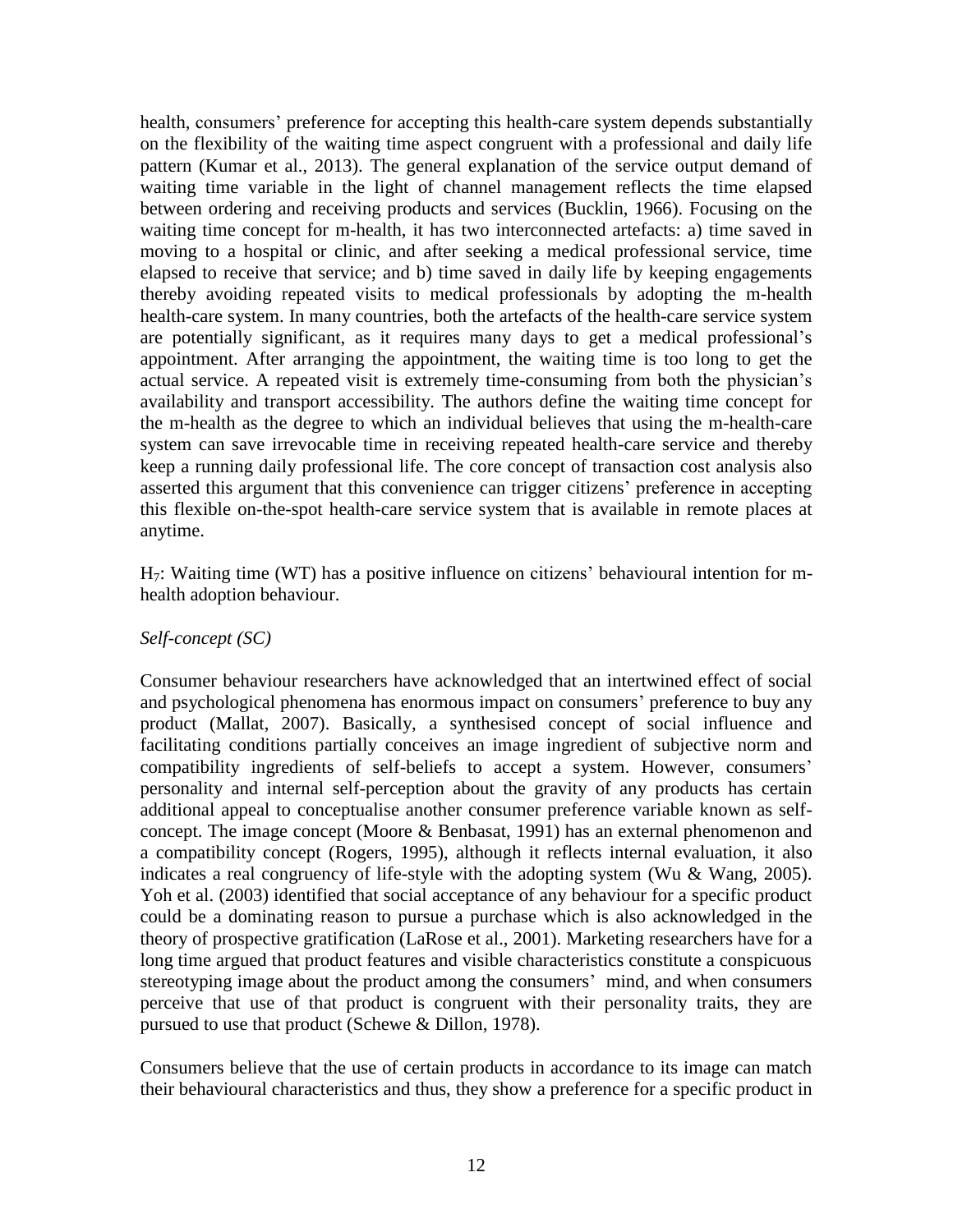lieu of other alternatives (Sirgy & Danes, 1982). This understanding and perception of an individual about him/herself offsetting on the products' image is defined by psychologists, behavioural theorists, and marketing researchers as self-concept (Rook, 1985). Rosenberg (1979, p.7) defined self-concept as the "totality of the individual's thoughts and feelings having reference to himself as an object." Sirgy (1982) explained that product consumption as a symbol of image has a strong correlation with self-concept as a persuasion phenomenon. As Sirgy (1982, p.289) denoted that "Consumers were thought to prefer products with images that were congruent with their self-concepts". This kind of symbolic behaviour of consumers for a specific product has an essential element from ritual behaviour which pursues consumers in selecting a specific product (Michael & Becker, 1973).

The consumers own evaluation of self-personality with the stereotyping image of mhealth and perception of congruency of both may have the potential effect on behavioural intention leading to final adoption behaviour. The authors define self-concept here as the degree to which a citizen's preference, in the light of self-intrinsic evaluation of one's own personality-related traits, is perceived to be congruent with the m-health image.

H8: Self-concept (SC) has influence on citizens' behavioural intention for m-health adoption behaviour.

#### **4. Research Methodology**

This study has a twofold objective to capture the citizens' adoption behaviour for mhealth which has technological, social, psychological, and marketing artefacts as well as cross-cultural effects on the determinants of citizens' adoption behaviour. In this connection, the study was conducted on citizens' of three countries. They have significant distinctive cultural traits according to Hofstede (2001) in terms of individualism, uncertainty avoidance, power distance, with the same questionnaire. The authors conducted the study among the diabetic patients of USA, Canada, and Bangladesh. These three countries were also selected as they provided the scope to conduct the same study for m-health following the same procedure. However, except for the measuring items of waiting time and social concept, all other measuring items were extracted directly from the UTAUT and UTAUT2 model. Due to the revisions of those items and to keep it consistent with the amended concepts of the proposed determinants of m-health, the authors organised a focus group to evaluate and modify the scale items if required for conceptual clarity of understanding. The focus group was made up of one university professor of marketing, one medical professional, and an ICT expert from the three countries: the USA, Canada, and Bangladesh. So, altogether the nine experts who were members of the focus group verified the questionnaire. Based on the revised questionnaire, the authors launched a pilot study among five MBA marketing students and five medical students to obtain a further insight regarding the clarity of the intended meanings of the scale items. The authors edited the measuring items in the light of recommendations made by both the focus group and respondents of the pilot studies for our final empirical study.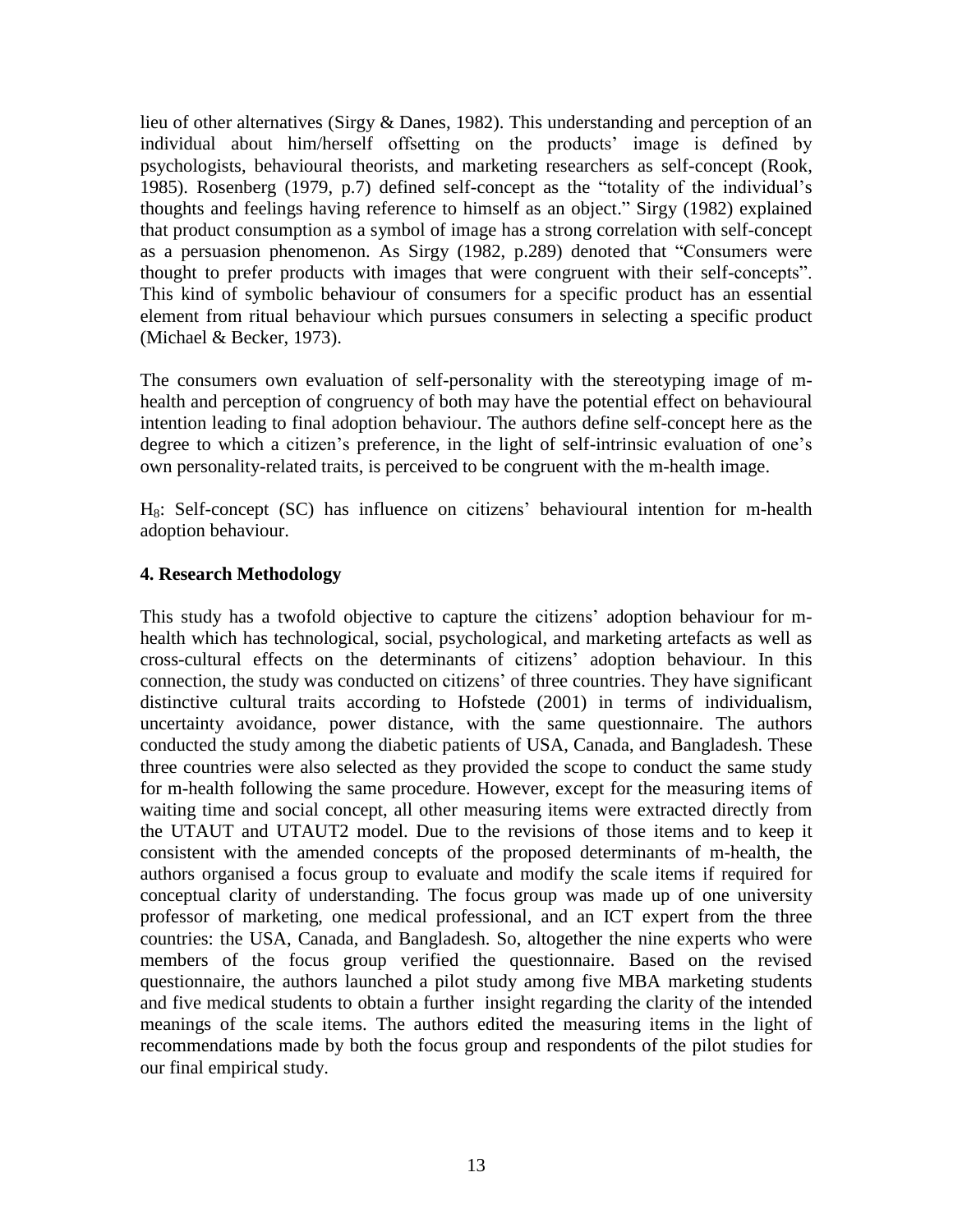#### *4.1 Scale Development*

The authors have a total of eight proposed determinants of m-health adoption behaviour. The measuring scales of the independent variables, except waiting time and social concept, are directly extracted from the two models - UTAUT and UTAUT2 - and modified to keep it consistent with the redefinitions of the determinants of m-health acceptance behaviour. The measuring items for waiting time and social concept are prepared in the light of the literature review (Bucklin, 1966; Sirgy, 1982) and suggestions of the focus group. The final questionnaire is shown in Appendix A. The scale items of the independent variables were measured by a five-point Likert scale ranging from 1 (strongly disagree) to 5 (strongly agree).

#### *4.2 Sample Selection*

Since m-health is an extremely recent phenomenon and not fully generalised in different countries, it was almost impractical to launch a similar study in three different countries to capture the citizens' acceptance behaviour based on perceptions attained from prior experience. Therefore, accepting suggestions of the focus group, the authors designed and proposed an m-health project. In the light of the description of this project, citizens or consumers like diabetic patients who are now taking traditional health-care services repeatedly from any medical hospital for diabetes, blood pressure, and cholesterol monitoring were presented with the proposed project of m-health. They were asked to respond in the questionnaire based on their perceptions of seeking that alternative healthcare service illustrated in the authors proposed m-health service system. With the help of research assistants, the authors contacted those patients personally in hospitals and explained to them the details of the proposed mobile health monitoring system for their diabetes and other health issues. They can attain this service and use it continuously onthe-spot as a remote patient from anywhere without coming physically into the healthcare centres thereby maintaining a regular, professional daily routine. This proposed mhealth project is an alternative to the regular diabetes management health-care system which they are currently accepting. Details of the project were explained before providing them with the questionnaire while they were waiting in the hospital waiting room as an out-patient to have a face-to-face communication and interaction with the respective medical professionals. The proposed m-health project is designed and described in the following fashion:

*Instead of getting this traditional diabetes health-care service with repeated and regular visits to hospitals/clinics for monitoring blood-glucose, blood pressure, and cholesterol levels, you can get a similar service on-the-spot from anywhere, even remote places and thereby continuing to maintain your regular, professional daily routine. This can be achieved through m-health in the aid of wireless technology, sensors, Internet, and other modern health monitoring equipment. As part of this programme, you will have to wear a hospital-provided device (sensors) such as a Radio Frequency Identification (RFID) equipment with different sensors capable of measuring different physical changes; also a location identifier containing accelerometers,*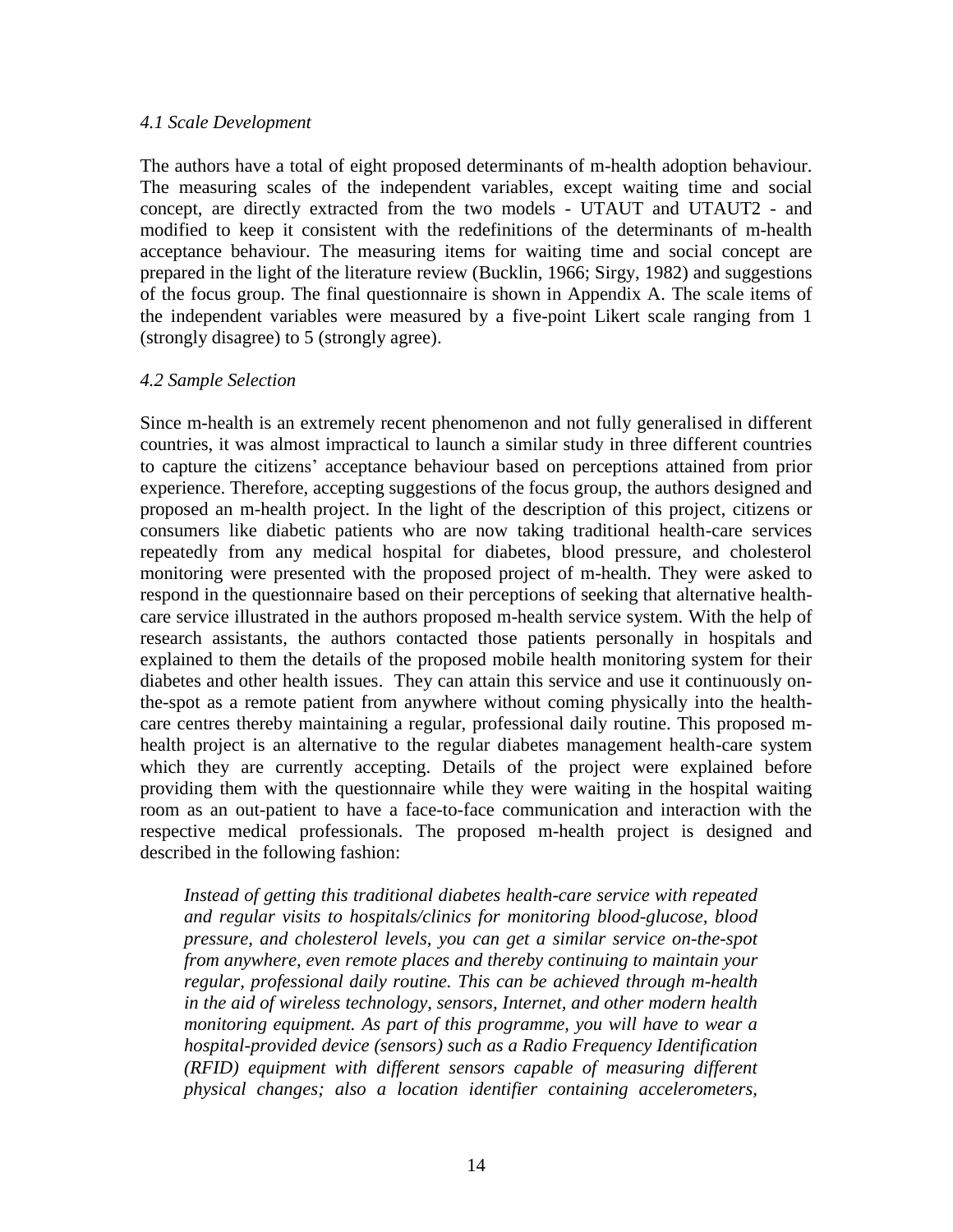*pedometers, electrocardiograms, pulse oximeters, blood-glucose meters, weight scales, GPS, etc. Wearing a wristband will continuously monitor your blood-glucose, blood pressure, and cholesterol levels as well as activity and diet levels and calories burned. Your smart-phone is connected to these sensors through embedded software and these sensors will monitor your activity and wirelessly send encrypted data to your smartphone. This data will be further transmitted to the respective medical professionals on their hand-held mobile data processing tools like a personal data assistant (PDA), pocket PC, palm and laptop, and, finally, by way of a wireless network such as the WiFi Internet network. So, you are continuously connected with and monitored by the medical professionals. The consultant will periodically monitor your data and send you an SMS for your regular instructions and tips.*

#### *4.3 Empirical Study*

Data from the USA, Canada, and Bangladesh was collected from the patients following the same procedure.

At first, the authors performed the study in New York, USA among the diabetic patients who were born in the USA in three big hospitals in Manhattan. The hospitals are Bellevue Hospital Center, New York Presbyterian Hospital, and New York University Hospital (NYU). The NYU has a diabetes management training programme which is conducted in different hospitals including the three hospitals selected above. Under this programme, medical professionals regularly provide health- care treatment to diabetic patients, monitor their health issues, and provide advice for self-monitoring and management. The authors conducted this empirical study among those patients in those three hospitals. With all required devices of the proposed m-health project, the authors demonstrated the service in a real scenario and with a detailed relevant explanation. The patients were asked to provide answers in their next visit to this hospital based on their perceptions. The authors provided them time so that they can think about their experiences and consult with their family friends, relatives, and colleagues who have influence on their daily life pattern. It was a two-month study launched by four colleagues among those patients who came for this training programme. After distributing the questionnaires among five hundred patients, 387 responses were returned.

The authors completed the same study in two months with the same questionnaire in Ottawa among diabetic patients who needed a regular check-up. Under the community diabetes education programme of Ottawa, patients visit different centres in the City of Ottawa for diabetes management. The authors conducted the study at four different centres in the diabetes management community programme by following the same procedure. The authors, with the assistance of four colleagues from Carleton University, Ottawa, distributed five hundred questionnaires and received 359 fully completed questionnaires in return. By getting almost a similar number of responses, our statistical analyses for the samples of the three countries have almost the same statistical power,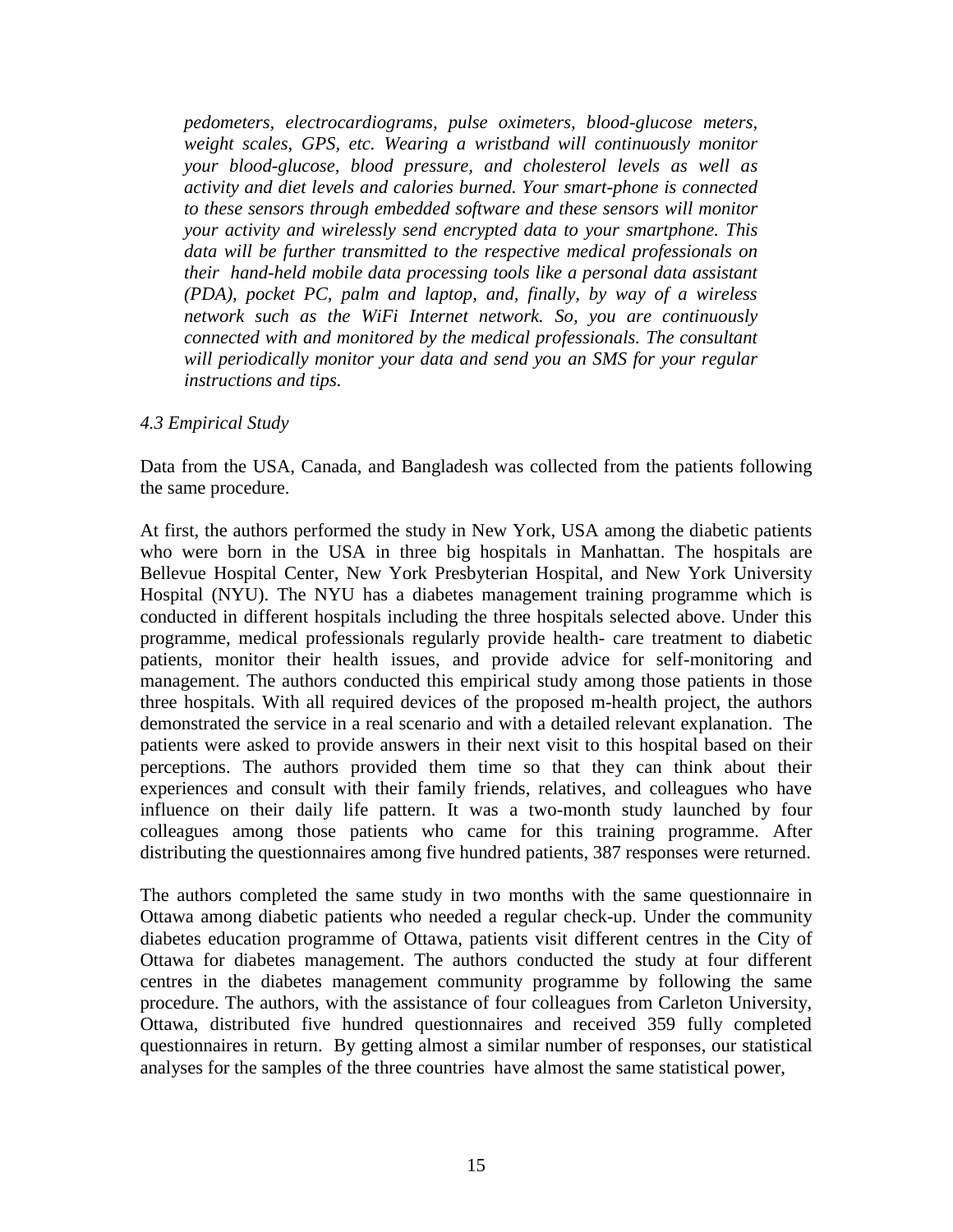For Bangladesh, the survey was conducted in Dhaka City among registered diabetic patients in the Bangladesh Institute of Research and Rehabilitation in Diabetes, Endocrine and Metabolic Disorders (BIRDEM). It is an internationally recognised advanced diabetic hospital in Bangladesh. This is a specialised diabetic hospital providing regular health-care services with monitoring and advice for diabetes, blood pressure, and cholesterol to more than one million people in Bangladesh. Following the same procedure, in a period of two months, the authors distributed the questionnaire to diabetic outpatients who visited this hospital as registered patients and who were waiting for medical professionals in the waiting room. The authors requested them to fill out the questionnaires during their next visit. With the help of four research assistants, the authors distributed five hundred questionnaires and received a return of 375 fully completed questionnaires.

Since we have eight cause-effect relations to measure m-health acceptance behaviour, a sample size of any number close to 160 or higher is good enough for the measurement method (Hoe, 2008).

#### **5. Analysis and Result Interpretations**

The authors first conducted a demographic analysis for the samples collected from the three countries. Although the actual UTAUT and UTAUT2 models used gender, age, and experience as moderating variables as the exploratory study, the authors did not attempt to incorporate those three variables in the proposed model to evaluate their moderating effects on the exogenous variables of adoption behaviour. Nevertheless, the authors collected information for those three variables to identify representation of the collected sample. Since diabetes is a phenomenon which is more observable among old aged people, the study revealed from the sample that the average age of respondents is 53 in USA, 55 in Canada, and 56 in Bangladesh. In the collected samples from the USA, Canada, and Bangladesh, the male versus the female ratios were 1:82, 1:88 and 1:76. Since prior m-health experience is not extensive, the authors collected information using any kind of wireless phones like a smartphone, iPod, or regular mobile phone, etc. The average experience of using any kind of mobile phone is 15 years, 15 years, and 8 years for respondents of the USA, Canada, and Bangladesh respectively.

#### *5.1 Data Analysis*

Although all the scale items were taken either from the UTAUT2 model with relevant revisions or from the recommendation of the focus group and pilot study with the help of literature review as mentioned before, the authors did a Confirmatory Factor Analysis (CFA) for verifying grouping and the loading pattern of measuring scale items. The authors conducted a CFA for all eight determinants of behavioural intention of consumer's m-health adoption behaviour and behavioural intention itself. Since adoption behaviour is determined by only one item, no CFA could be conducted.

The authors have scaled the latent construct. All the constructs with measuring items showed an over-identified model and satisfied both the requirements of the CFA.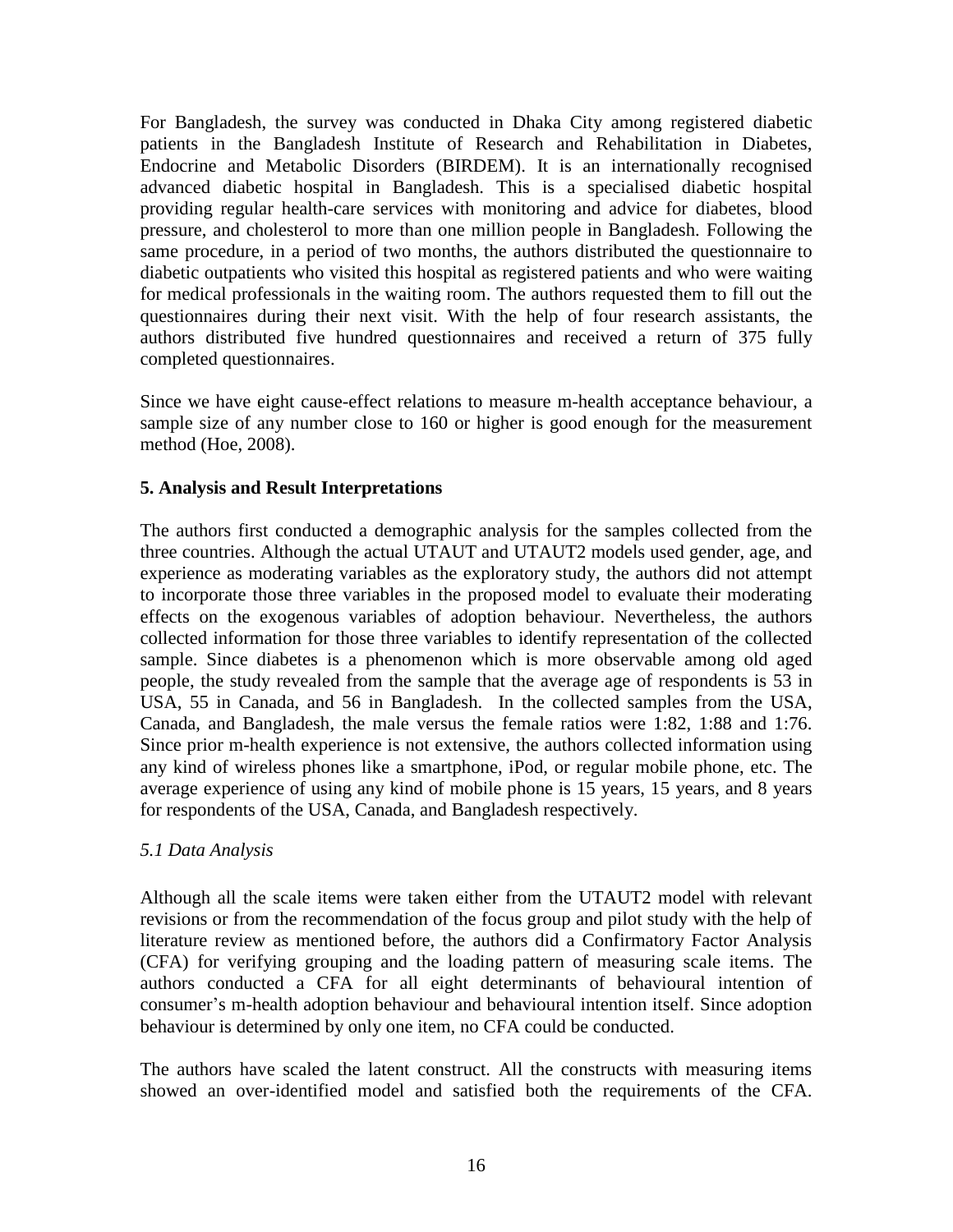Researchers argued that in the CFA, any factor that loaded less than 0.50 on the respective latent variable is not considered to be a meaningful contribution to that latent construct, and thus should be removed (Fornell et al., 1981; Kline, 2005). However, for effort expectancy, social influence, facilitating conditions, hedonic motivation, pricevalue, self-concept, and behavioural intention, all the reflective indicators have loading factors of more than 0.50 and fitted well in a single factor (shown in Appendix A). But for performance expectancy and waiting time constructs, one item from each variable, PE2 and WT3 respectively, were dropped due to their insignificant contribution based on the loading factor value (less than 0.50). The authors have briefly verified some fit indexes, such as root mean square error of approximation (RMSEA), comparative fit index (CFI), normed fit index (NFI), and goodness of fit index (GFI) as the model fitness in the CFA for every latent construct (Kline, 2005). Since in the CFA, the authors only retain the scale items for each construct if the average variances extracted (AVE) for each factor and its measuring items have a loading factor of at least 0.50; thus, the authors can assure convergent validity (Fornell & Larcker, 1981). We also observed discriminant validity among the eight constructs as the largest shared variance between these factors that is lower than the least AVE value for each factor and its measures (Espinoza, 1999).

The authors examined the reliability of the constructs through Cronbach's alpha for the three samples. Since the coefficient alpha for all the eight formative determinants of behavioural intention of m-health adoption and behavioural intention itself scored from  $0.819$  to  $0.955$ , the authors claimed the constructs' reliability (Nunnally & Bernstein, 1994).

#### *5.2 Statistical Verification of Causal Relationship by Path Analysis*

The authors have used LISREL for the Path Analysis, which is a family of SEM to test the causal relationships of the model, i.e. the hypotheses. The authors used the maximum likelihood procedure of LISREL for the Path analysis. For the Path Analysis, the authors used the correlation matrix as the input data for all the exogenous and two endogenous variables.

#### *5.3 Path Model: USA*

The path diagram displays both the unstandardised and standardised regression weights (factor loadings) for the exogenous variables. After three iterations with inclusion of several error covariance among the determinants of behavioral intention of m-health, the authors accepted the final model for the USA sample. The authors have checked the 't' values for all the exogenous variables. They found effort expectancy, facilitating conditions, social concept, price value, performance effort, social influence, and waiting time are significant on behavioural intention leading to m-health adoption behaviour. Behavioral intention is significant on adoption behaviour of consumers for m-health at the 0.05 level (z score for 0.05 level is 1.96). Even these factors are significant at 0.01 level (z score for 0.01 level is 2.576). Hedonic motivation is non-significant at the 0.05 level, even at .10 level (z score for 0.1 level is 1.645). The path coefficients for this nonsignificant factor are very low. So, the hedonic motivation factor does not appear to have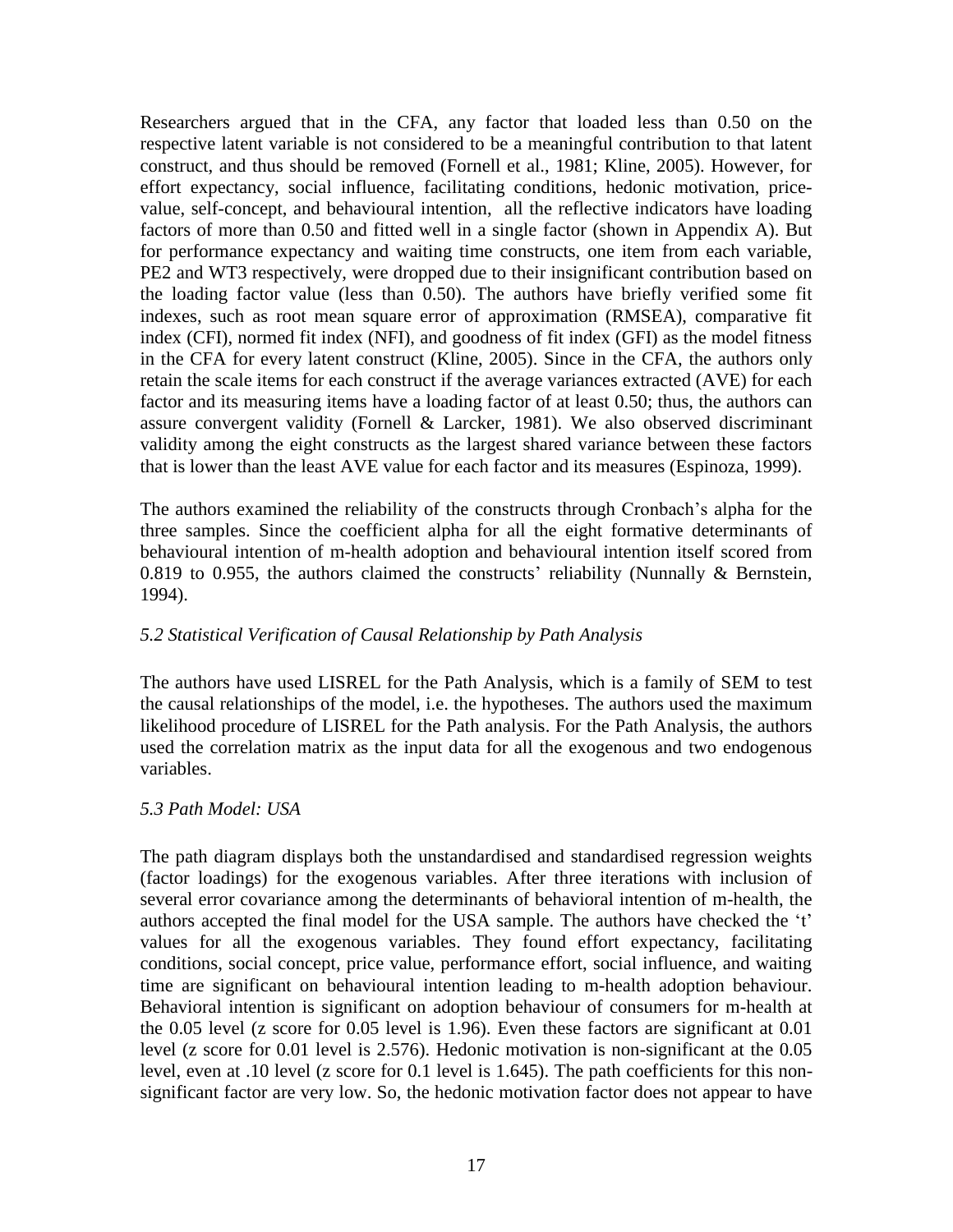any relationship with the behavioural intention to adopt m-health leading to consumers' adoption behaviour and explains practically no variance in the acceptance behaviour of m-health. The standardised path coefficients, Chi-Square statistic, degree of freedom (df), p-value, and RMSEA are shown in Figure 1A (at 0.05 level) and 't' values in Figure 1B. The  $\gamma$ 2 statistic of 16.15 (df = 8) indicates that the null hypothesis of the model is a good fit for the data, or at least cannot be rejected. The root mean square error of approximation (RMSEA) (.052) and 90 per cent confidence interval for RMSEA (0.011; 0.088) are quite reasonable as goodness of fitness (Hu and Bentler, 1999; Kline, 2005, pp.133-144). Other fit measures such as CFI, IFI, RFI, GFI, AGFI, NFI, and NNFI indicate that the model fit compares reasonably with the literature (Kline, 2005, pp.133- 144). The recommended values in this literature and the authors' findings are shown in Table 1.



Chi-Square=16.15, df=8, P-value=0.04032, RMSEA=0.052

**\*Figure 1A: Citizens' Adoption Behaviour Model of m-health (Path coefficients) (USA)**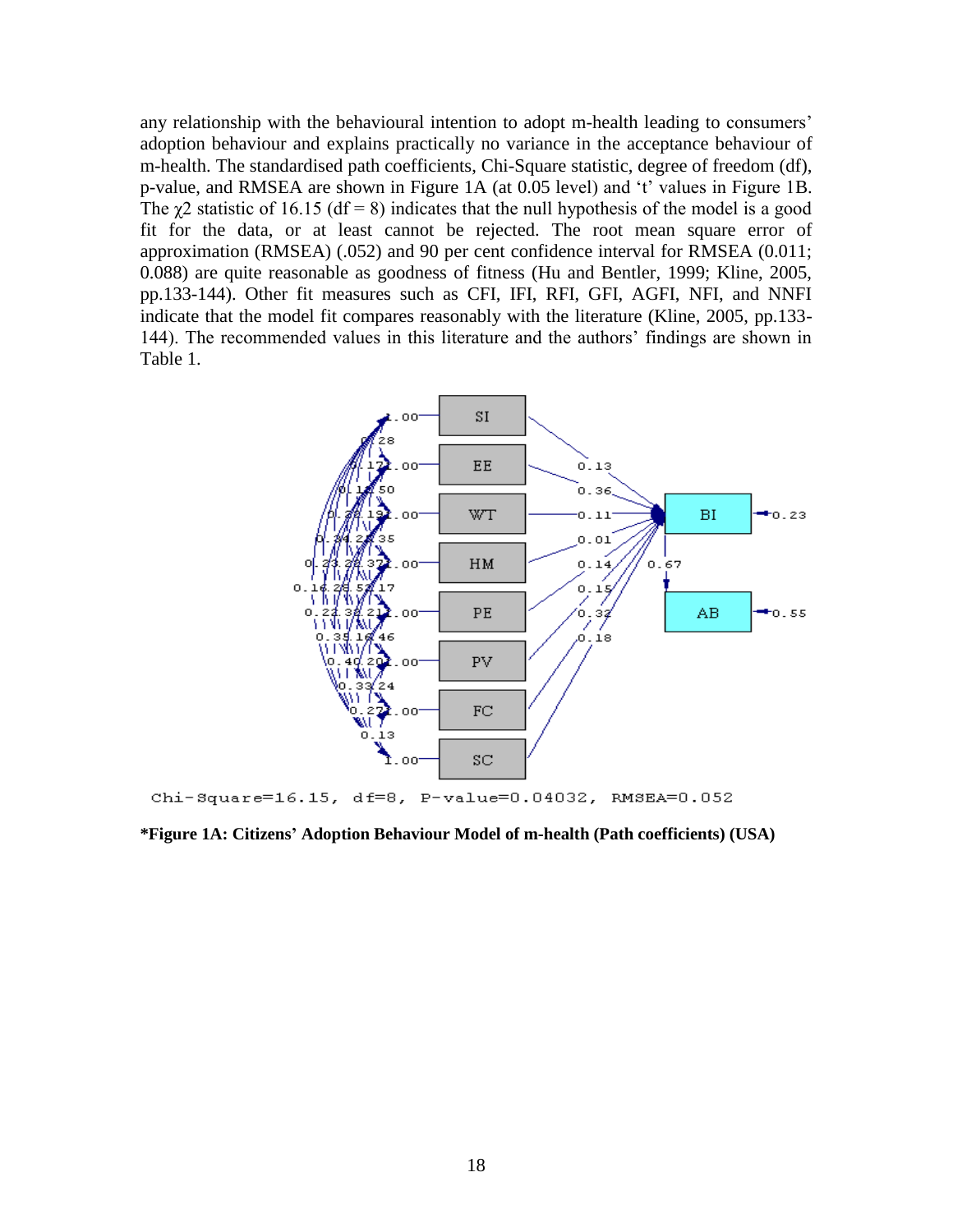

Chi-Square=16.15, df=8, P-value=0.04032, RMSEA=0.052 **\*Figure 1B: Citizens' Adoption Behaviour Model of m-health ('t' values) (USA)**

**\*Legend for Figure 1A and 1B:** SI = Social influence; EE = Effort expectancy; WT = Waiting time;  $HM = Hedonic motivation$ ;  $PE = Performance$  expectancy;  $PV = Price$ value;  $FC = Facilitating conditions; SC = Self-concept, BI = Behavioral intention; AB =$ Adoption behavior

#### *5.4 Path Model: Canada*

Following the same procedure, the final m-health adoption model for the Canadian sample is shown in Figures 2A and 2B. For Canadian citizens, adoption behaviour is similar with minor differences. However, although the hedonic motivation is nonsignificant here too at 0.05 level, surprisingly its insignificant contribution is negative. The different model fit indices are shown in Table 1.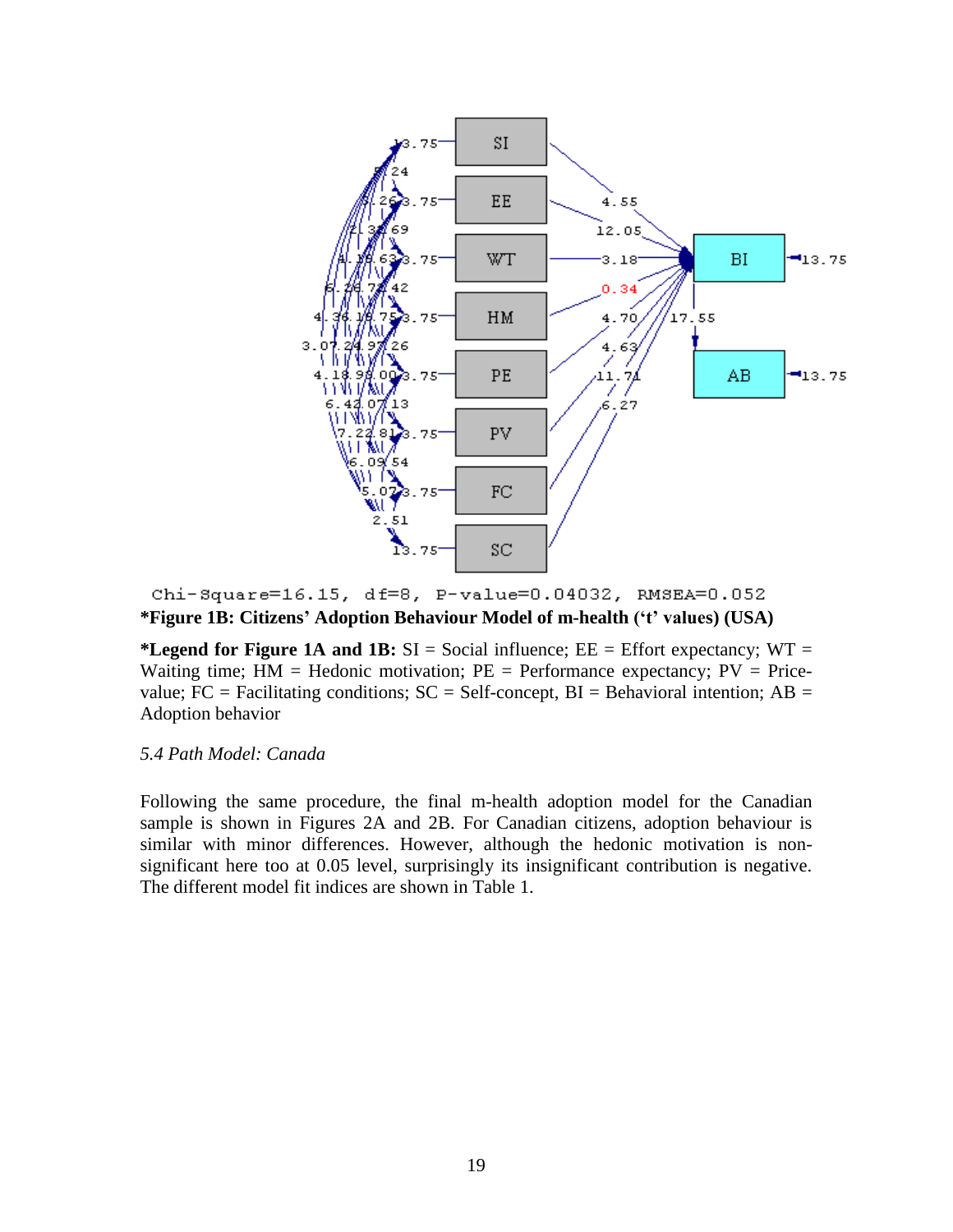

Chi-Square=12.92, df=8, P-value=0.11467, RMSEA=0.042 **Figure 2A: Citizens' Adoption Behaviour Model of m-health (Path coefficients) (Canada)**



Chi-Square=12.92, df=8, P-value=0.11467, RMSEA=0.042 **Figure 2B: Citizens' Adoption Behaviour Model of m-health ('t' values) (Canada)**

**\*Legend for Figure 2A and 2B:** SI = Social influence; EE = Effort expectancy; WT = Waiting time;  $HM = Hedonic motivation$ ;  $PE = Performance$  expectancy;  $PV = Price$ value; FC = Facilitating conditions;  $SC = Self-concept$ ,  $BI = Behavioral$  intention;  $AB =$ Adoption behavior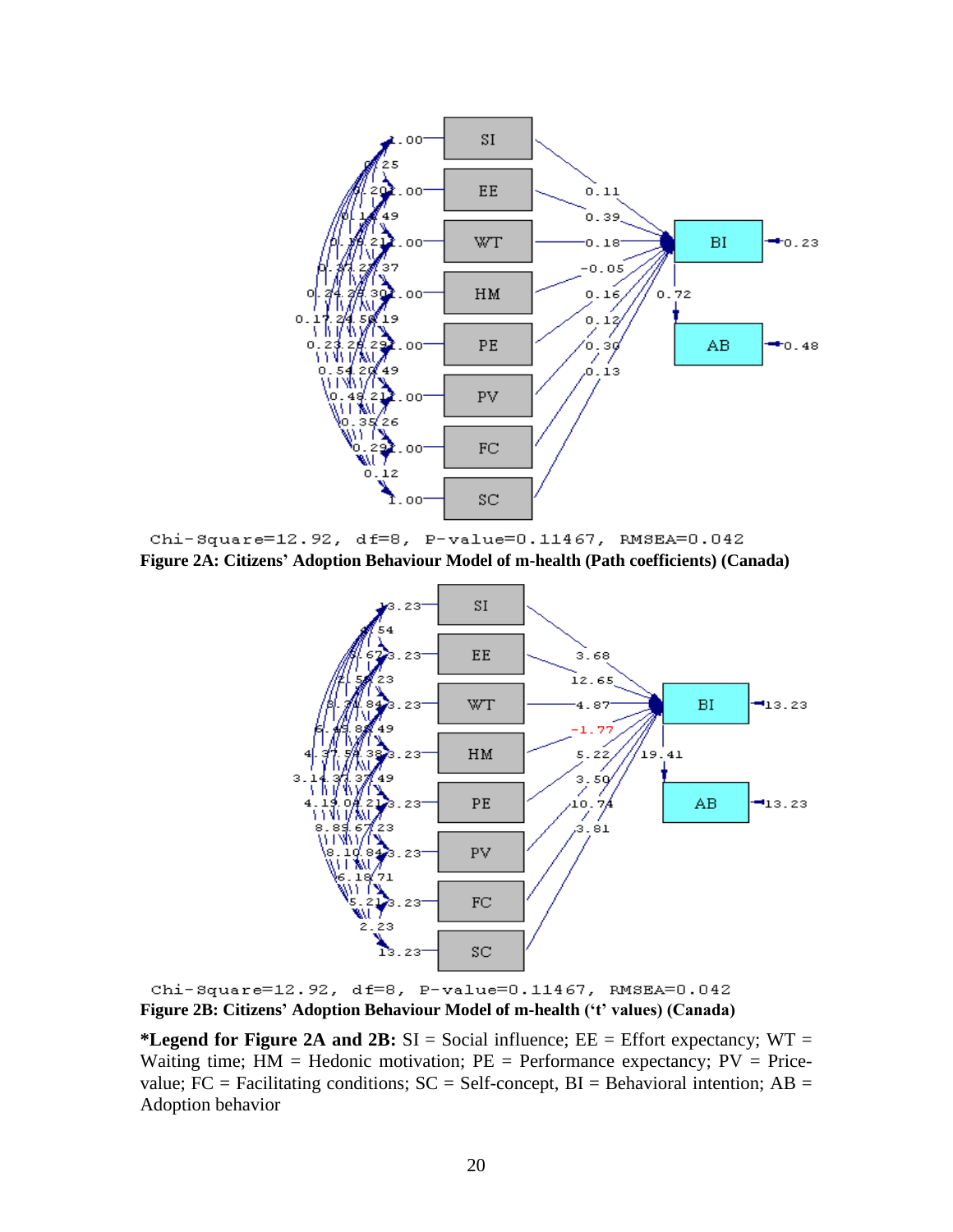#### *5.5 Path Model: Bangladesh*

Following the same procedure, the final m-health adoption model for the Bangladeshi sample is shown in Figures 3A and 3B. For Bangladeshi citizens', adoption behaviour is significantly different with different levels of contributions of different determinants to predict usage behaviour. The different model fit indices are shown in Table 1.



Chi-Square=13.58, df=8, P-value=0.09331, RMSEA=0.044 **\*Figure 3A: Citizens' Adoption Behaviour Model of m-health (Path coefficients) (Bangladesh)**



Chi-Square=13.58, df=8, P-value=0.09331, RMSEA=0.044 **\*Figure 3B: Citizens' Adoption Behaviour Model of m-health ('t' values) (Bangladesh)**

**Legend** for Figure 3A and 3B:  $SI = Social influence$ ;  $EE = Effect$  expectancy;  $WT =$ Waiting time;  $HM = Hedonic motivation$ ;  $PE = Performance$  expectancy;  $PV = Price$ value;  $FC = Facilitating conditions$ ;  $SC = Self-concept$ ,  $BI = Behavioral intention$ ;  $AB =$ Adoption behavior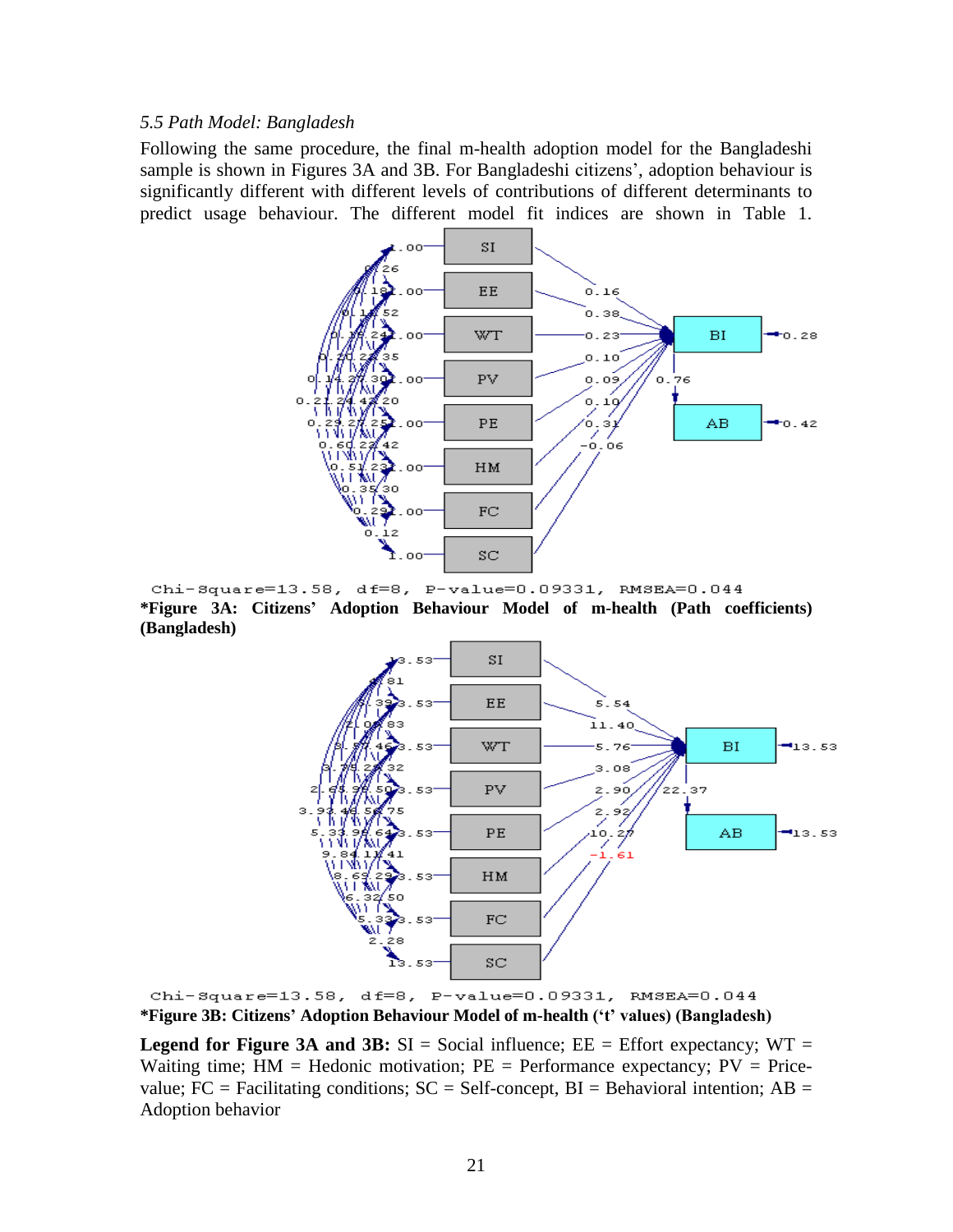| <b>Fit Measures</b>                      | <b>Recommended</b> |            | <b>Citizens' Adoption Behaviour</b> |                   |  |  |
|------------------------------------------|--------------------|------------|-------------------------------------|-------------------|--|--|
|                                          | <b>Values</b>      | <b>USA</b> | Canada                              | <b>Bangladesh</b> |  |  |
| Chi-square $(\chi^2)$                    | $p \geq 0.05$      | 16.15      | 12.92                               | 13.58             |  |  |
|                                          |                    | (0.04032)  | (0.11467)                           | (0.09331)         |  |  |
| Degrees of Freedom                       |                    | 8          | 8                                   | 8                 |  |  |
| $\chi$ 2/Degree of Freedom<br>(DF)       | $\leq 3.0$         | 2.01875    | 1.615                               | 1.6975            |  |  |
| Comparative Fit Index<br>(CFI)           | $\geq 90$          | 1.00       | 1.00                                | 1.00              |  |  |
| Incremental Fit Index<br>(IFI)           | $\geq 90$          | 1.00       | 1.00                                | 1.00              |  |  |
| <b>Relative Fit Index</b><br>(RFI)       | $\geq 90$          | 0.96       | 0.97                                | 0.97              |  |  |
| Goodness of Fit Index<br>(GFI)           | $\geq 90$          | 0.99       | 0.99                                | 0.99              |  |  |
| Adjusted Goodness of<br>Fit Index (AGFI) | $\geq 90$          | 0.94       | 0.95                                | 0.95              |  |  |
| <b>RMSEA</b>                             | < 0.06             | 0.052      | 0.042                               | 0.044             |  |  |
| Normed Fit Index<br>(NFI)                | $\geq 0.90$        | 0.99       | 0.99                                | 0.99              |  |  |
| Non-Normed Fit Index<br>(NNFI)           | $\geq 0.90$        | 0.98       | 0.99                                | 0.99              |  |  |

**Table 1: Citizens' Acceptance Behaviour for m-health: Model Fitness Values for USA, Canada, and Bangladesh**

In Table 2, the authors have listed all the determinants of citizens' behavioural intention leading to adoption behaviour for USA, Canada, and Bangladesh denoting their contribution sequence. Values of the unstandardised factor loadings estimate the change in the endogenous variable for unit change on the respective exogenous variable given the effects of other factors are constant. Suppose for the USA, effort expectancy (EE) has a loading factor equal to 0.36. A unit positive change on effort expectancy will cause a 0.36 unit positive change on behavioural intention (BI) for USA citizens' m-health adoption behaviour when all other determinants remain constant.

|  |  | Table 2: Determinants of Citizens' Behaviour for m-health with Loading Factors |  |  |
|--|--|--------------------------------------------------------------------------------|--|--|
|  |  |                                                                                |  |  |

| Construct                  | <b>USA</b> |                |             | Canada  |                |             | <b>Bangladesh</b> |                |             |
|----------------------------|------------|----------------|-------------|---------|----------------|-------------|-------------------|----------------|-------------|
|                            | Loading    | Sequence of    | Comment     | Loading | Sequence of    | Comment     | Loading           | Sequence of    | Comment     |
|                            |            | Contribution   |             |         | Contribution   |             |                   | Contribution   |             |
| Effort<br>expectancy       | 0.36       | 1              | Significant | 0.39    |                | Significant | 0.38              | 1              | Significant |
| Facilitating<br>conditions | 0.32       | $\overline{2}$ | Significant | 0.30    | $\overline{2}$ | Significant | 0.31              | $\overline{2}$ | Significant |
| Social                     | 0.18       | 3              | Significant | 0.13    | 5              | Significant | $-0.06$           | 8              | Non-        |
| concept                    |            |                |             |         |                |             |                   |                | Significant |
| Price value                | 0.15       | 4              | Significant | 0.12    | 6              | Significant | 0.10              | 6              | Significant |
| Performance<br>effort      | 0.14       | 5              | Significant | 0.16    | 4              | Significant | 0.09              | 7              | Significant |
| Social<br>influence        | 0.13       | 6              | Significant | 0.11    | 7              | Significant | 0.16              | 4              | Significant |
| Waiting<br>time            | 0.11       | 7              | Significant | 0.18    | 3              | Significant | 0.23              | 3              | Significant |
| Hedonic                    | 0.01       | 8              | Non-        | $-0.05$ | 8              | Non-        | 0.10              | 5              | Significant |
| motivation                 |            |                | Significant |         |                | Significant |                   |                |             |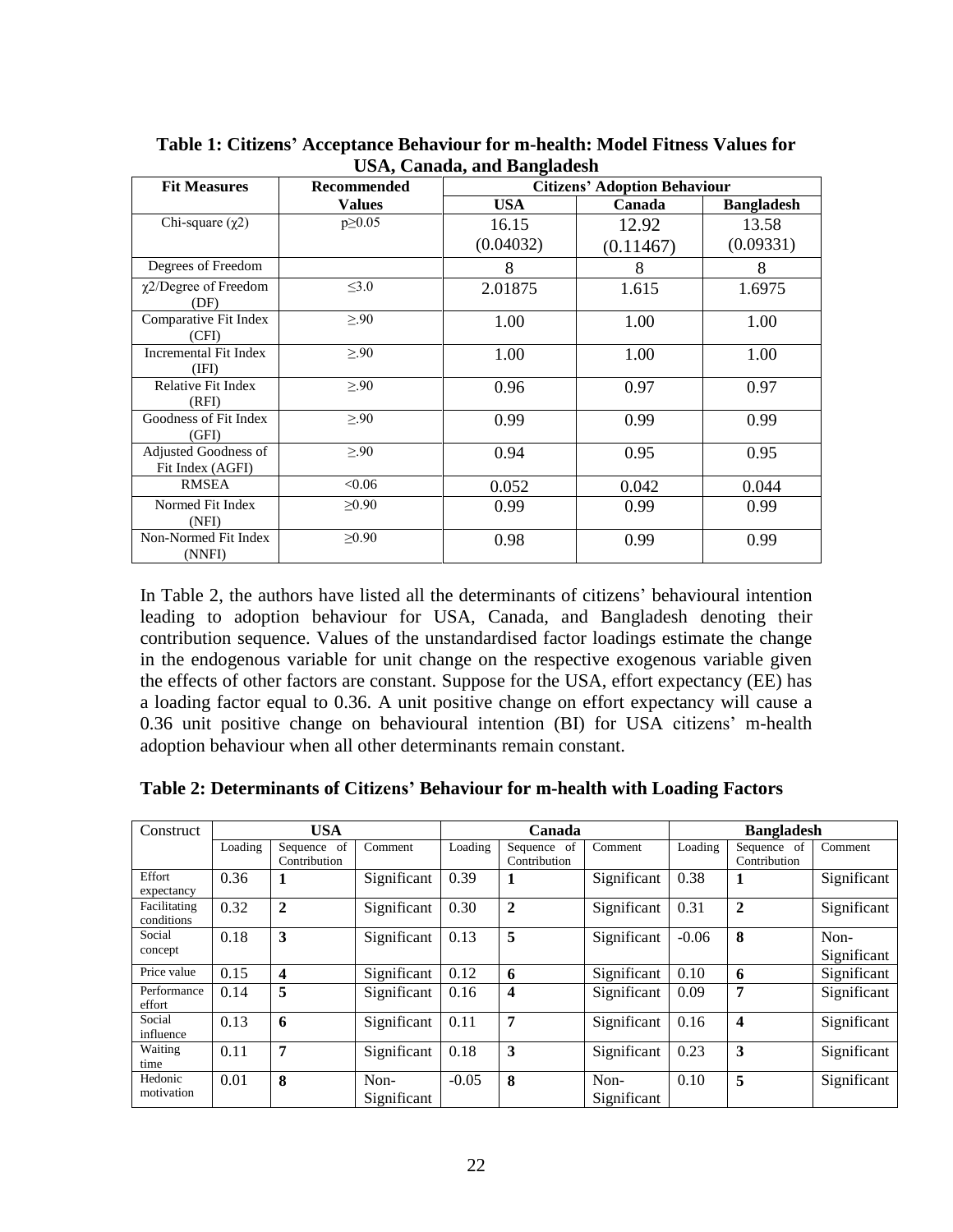| $\sim$<br>havioural | $\sim$<br>U.O. | Not      | $\cdot$ $\sim$<br>$\sim$<br>120111cant | $\overline{\phantom{a}}$ | Not          | $\cdot$<br>$\sim$<br>10T<br>700 m<br>:ant<br>. | $\sim$ | Not      | $\sim$ .<br>. .<br>.<br>.<br>. . v<br>icail |
|---------------------|----------------|----------|----------------------------------------|--------------------------|--------------|------------------------------------------------|--------|----------|---------------------------------------------|
| intention           |                | blicable |                                        |                          | .<br>лісаріе |                                                |        | plicable |                                             |

The authors can draw a couple of potential conclusions from the analysis briefly noted in Table 2. For all the three cultural samples of the UTAUT model, describing effort expectancy, performance expectancy, facilitating conditions, and social influence are quite appropriate to predict citizens' behavioural intention for m-health. Behavioural intention significantly leads to actual adoption behaviour. The effect of behavioural intention on actual behaviour is highest for the Bangladeshi consumer (0.76) and lowest for the USA citizens (0.67). In addition to these general behavioural factors, from UTAUT2 model, the authors included two determinants for citizen context; namely hedonic motivation and price-value. Price-value is also a common determinant for all the three distinguished cultures. However, hedonic motivation, although a determinant for the Bangladeshi citizens, is not a significant determinant for USA and Canadian citizens who are supported by many online researchers (Torkil, 2012). From the marketing and distribution literature, and also supported by behavioural psychology, the authors added two other determinants; namely, waiting time and social concept. Waiting time is also a determinant for all three cultural samples but social concept is thought to be a significant predictor for behavioural intention for the USA and Canadian samples, but not for the Bangladeshi citizens. So, finally, the authors concluded that the six determinants (namely, effort expectancy, performance expectancy, facilitating conditions, social influence, price-value, waiting time) are common to predict and theorise consumers' behavioural intention for m-health which leads to final adoption behaviour. For the USA and Canadian samples, on top of those six determinants, social concept is also a determinant for behavioural intention, and for Bangladeshi citizens, hedonic motivation is a contributing factor for behavioural intention. Another potential conclusion from Table 2 is that different determinants of behavioural intention have different contributions in shaping citizens' behaviour. However, effort expectancy and facilitating conditions are the two highest contributing factors to have an effect on behaviour irrespective to any culture.

#### **6. Theoretical and Practical Implications**

The study was conducted in three countries namely USA, Canada, and Bangladesh to reveal consistency in data collection as well as difference in cultural traits. Since mhealth is still not observed in most of the countries of the world, it is difficult to conduct any m-health study in more than one countries under the same pattern. In these three countries, we got the opportunity to conduct this study among diabetic patients following the same procedure. And these three countries have significant differences in the light of Hofstede's cultural dimension.

The findings of this study have a number of theoretical and practical implications (Janowski & Janssen, 2015) for ICT and policy makers as well as for medical professionals. In the first phase, the authors can shed light on the theoretical implications of conjoint consumer (patients as consumer) behaviour modelling and accentuating both consumer citizens' preference and technology adoption behaviours. The UTAUT is a general model to conceptualise adoption behaviour for ICT-related artefacts (see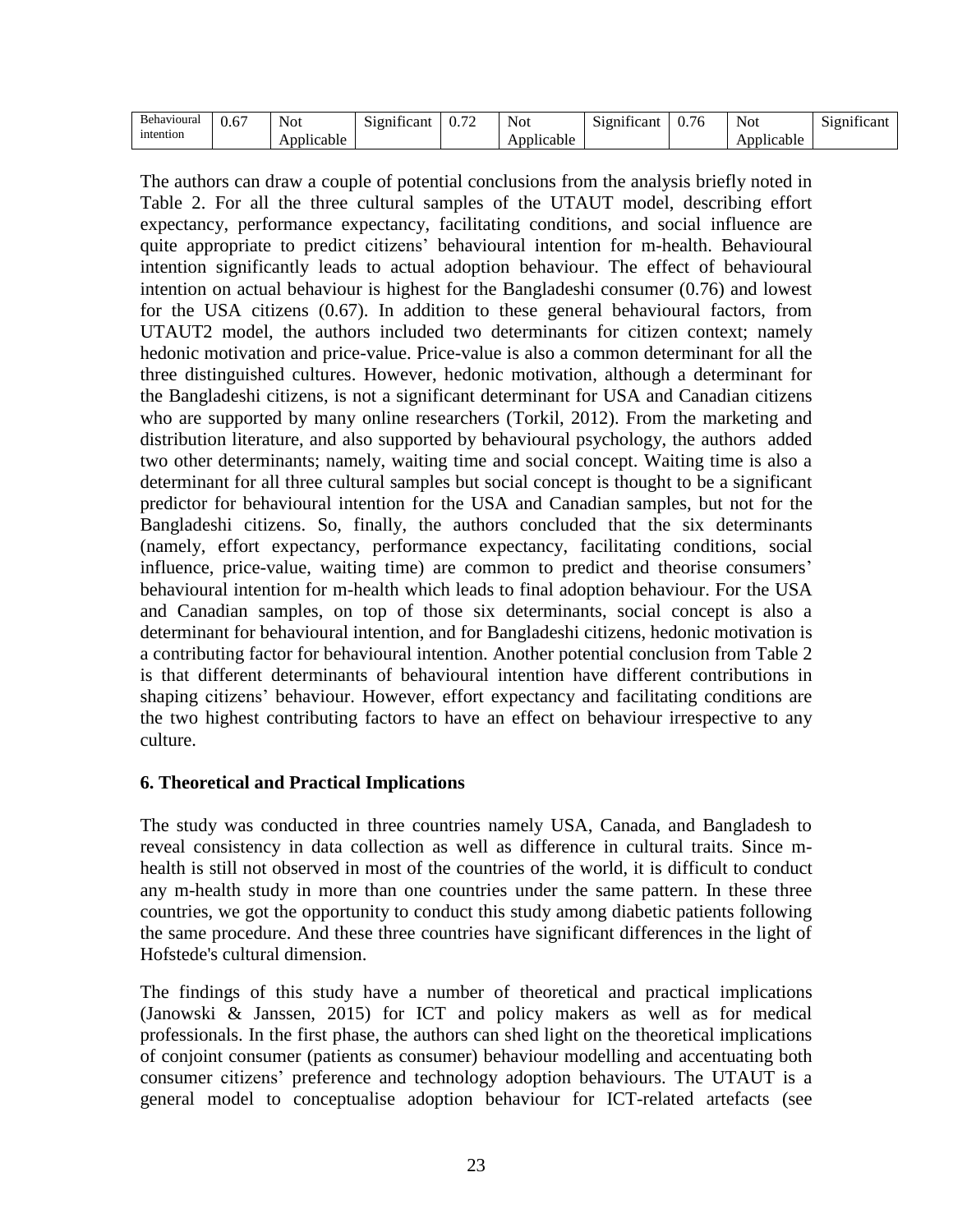Venkatesh et al., 2003). Nevertheless, in the consumer context, this model's refinement is imperative to capture the marketing aspects of technology adoption, and thus the authors proposed the UTAUT2 model (Venkatesh et al., 2012). However, this present study of mhealth, as an alternative channel of service delivery, explored citizens' preference for behavioural intention. This led to final acceptance behaviour and also further accomplished the distribution channel preference from the citizens' perspective and behavioural traits by projecting the product image. Finally, for m-health, it is a revolutionary system to offer a flexible health-care service on-the-spot at any remote place at any time continuously with the help of wireless technology maintaining a daily professional routine. It is a comprehensive model integrating technological, behavioural, and consumer preference channel selection behaviour for adoption of m-health with eight determinants established. The authors finally concluded that effort expectancy, performance expectancy, facilitating conditions, and social influence (from the UTAUT model with revised definitions of the constructs), price-value (from the UTAUT2 model) and waiting time (from a channel preference aspect) are the significant determinants of citizens' behavioural intention to adopt m-health which would lead to the final adoption behaviour. In addition, for USA and Canadian citizens, social concept (from the behavioural traits congruency with products) is a potential factor in predicting behaviour which is not common for Bangladeshi citizens. But for Bangladeshi citizens as the UTAUT2 model proposed, hedonic motivation is a significant factor unlike the USA and Canadian citizens, which means that cultural differences have a decisive impact on modelling adoption behaviour.

This finding can provide certain administrative direction to the policymaker of m-health. It is clearly evident that due to some obvious constraints of m-health like security and privacy including authenticity, this mobile healthcare service system faces challenges. So, the service providers must meet patients' different service output requirements from this dynamic mobile health service. These requirements are clearly articulated through the revelation of antecedents of m-health for three groups of consumers having different cultural traits. Policymaker of m-health can also understand that patients as consumers have also some genuine economic aspects of accepting this revolutionary service like value exchanged by price and waiting time (a potential service output from any distribution channel). While designing m-health service, these parameters can provide explanatory knowledge to the policymakers.

Policymakers also get potential outlook from understanding of the difference of the consumers having different cultural orientation. For Bangladeshi consumers where Electronic-government is a new paradigm unlike to consumers of USA and Canada, hedonic motivation is also a pursuing factor to accept m-health. On the other hand, consumers having individualism trait are more concerned of self-concept. This finding suggests policymakers of m-health that this mobile healthcare service system should be implemented with features reflecting that country's cultural traits. It means, generalized business model for m-health is not feasible.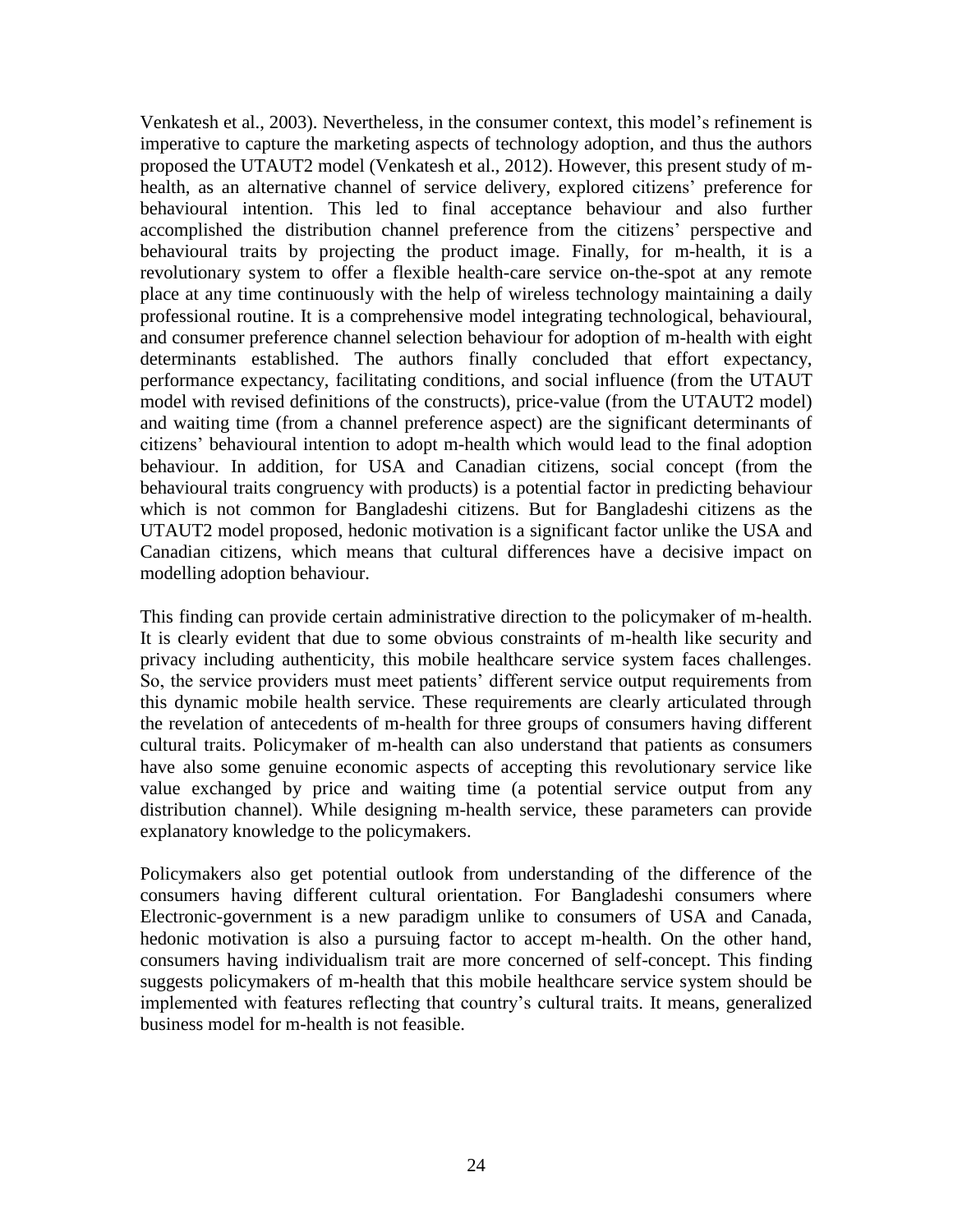#### *6.1 Implications for ICT*

As Venkatesh et al. (2003) claimed, ICT researchers so far have been using different scattered behavioural theories to capture the fragmented adoption behaviour. The UTAUT model provided an integrated insight to capitalise on the overall behavioural intention leading to final usage behaviour. m-health, as a revolutionary and modern alternative health service providing system, is an explicit illustration of ICT adoption behaviour. So, ICT researchers could be assured that all the determinants of the UTAUT model can capture pure ICT adoption behaviour quite appropriately which is applicable for any consumers having distinct cultural traits. There are two important aspects where ICT-related policymakers should be focused for predicting and designing users' behaviour. First, pure ICT behaviour may not be fully dependent on cultural differences, although researchers (Pavlou & Chai, 2002) claimed with serious doubt that cultural traits found in Hofstede's model have an enormous effect on adoption behaviour. The second issue is more complex. If any ICT issues are intertwined with marketing behaviour where consumer preference shows a pure marketing attitude, a generalised behavioural intention is not expected to capitalise on the complete adoption behavior. Cultural differences might play a significant role in modelling adoption behaviour which can distort a unique theory development.

#### *6.2 Implications for Medical Professionals and Policy-makers*

This research has profound implications for medical professionals as this kind of research captures consumers' cognitive, affective, and connative attitude and will shape their behaviour for m-health. It is a completely new and exploratory in nature. It has confounding importance for planning and designing the professional health-care service through this mobile channel for patients who are located in remote places.

Like any general technology where self-service has utmost importance, the consumers' perception about their own ability to use the system easily as represented by effort expectancy has an enormous contribution in pursuance to consumers' behavioural intention which has been recognised by several studies (Kim et al., 2008; O'Cass & Fenech, 2003). However, for m-health, where the systems' accuracy and authenticity largely depends on the users' self-ability to operate the wireless technology, monitor data, and interpret results as it is operated from remote places, the consumers' personal ease to use the system has a substantial effect on forming behavioural intention. Consequently, for all three countries, the authors revealed that effort expectancy has the highest contribution in forming behavioural intention. The complete service system is provided through this mobile remote channel and should have enough supporting environments, tools, and technology with reliability. It should be trustworthy in the consumers' perceptions as facilitating conditions have the second highest contribution in developing consumers accepting behaviour for m-health. Since patients can seek m-health from anywhere, even in remote unreachable places, patients can continue their regular daily and professional work pattern. This health-care service system increases the professional performance. Expectedly, m-health would have more scope to become popular among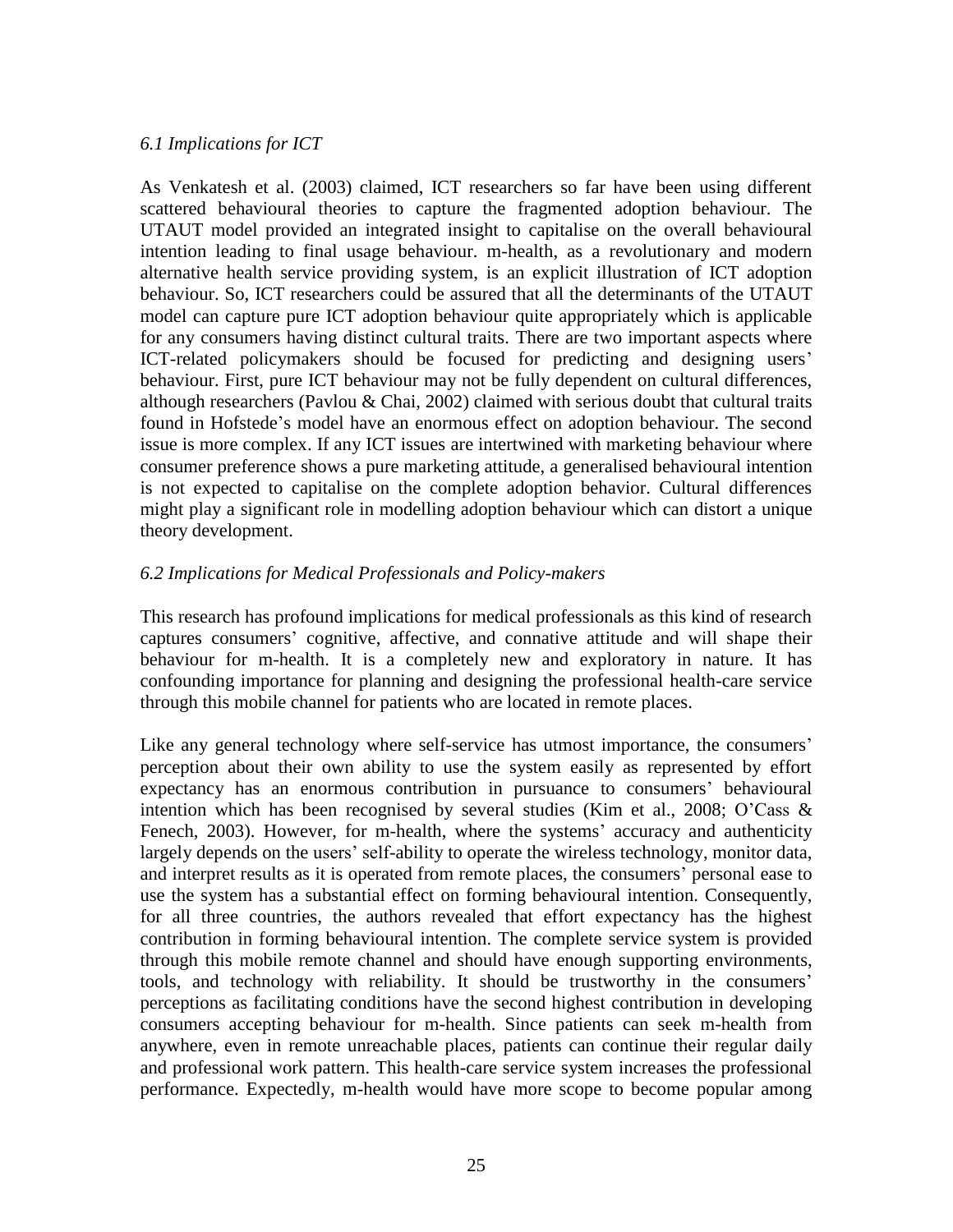busy professionals, or at least those who cannot afford to take the day off from their jobs. The performance expectancy determinant indicates this human behaviour where compatibility of the system with the life pattern is the key issue. As social influence is a key determinant of behavioural motivation toward accepting m-health, influence of the reference group is the driving force for this alternative channel. Medical professionals should be aware that to create an appeal among health service consumers, they might advertise using aspirational reference groups like celebrities and associative reference groups. However, since the health service is a vulnerable issue of cognitive belief. In this aspect, by following a cognitive response model (Greenwald, 1968) policymakers should be careful about counter-arguments, support arguments, and source derogations in the advertisements. All these aforementioned behavioural beliefs are captured by the UTAUT model.

Waiting time is a generic characteristic of m-health, and medical professionals should be aware that if the pattern of sickness needs to be repeated by a visit to a hospital, citizens as consumers may prefer this alternative channel due to less time consumption in mhealth. However, based on a country's infrastructure, transportation system, and availability of medical professionals and scarcity of resources, this behaviour determinant might have a different degree of importance. In the light of distribution management following a transaction cost analysis and social exchange theory, consumers definitely compare channels based on price and value which is supported in this study. In terms of receiving value, the price of m-health must be lower compared with the traditional health service system. Medical professionals should deliberate over this point to make m-health a consumers' preference. Nowadays, consumers are very prone to get enjoyment from any online system (Turel et al., 2007) and consequently, market researchers are concerned for the consumers' hedonic motivation for the product (Kim et al., 2008). The UTAUT2 model advocated this consumer behaviour. However, the authors' findings revealed a mixed result for affective belief of m-health to shape behavioural intention. They found an effect of affective belief on behavioural intention for m-health is culture bound. Similarly, congruency of the product image with personal characteristics denoted by the social concept is also a culture bound determinant. While for western consumers like the USA and Canada, the social concept is a determinant and the hedonic motivation does not contribute in shaping behavioural intention for m-health. Bangladeshi consumers show the opposite behaviour in these two proposed determinants of consumer behaviour.

#### *6.3 Implications for Cross Cultural Study*

Researchers (Ba & Pavlou, 2002; Donthu & Yoo, 1998; Ein-Dor et al., 1993; Espinoza, 1999; Wua et al., 2012) who advocated for a cross-cultural effect on consumers' behaviour and did not suggest any generalised and standardised concept for behaviour must find strong underpinnings that consumers' behaviour for alternative products depends on the cultural traits and thus consumers' preference should be customised. In an extended research among USA and Belgian consumers, Harris et al. (2003) recognized that although there are certain commonalities, cross-cultural differences in the perception process between these two cultures is prominent. Similar findings were voiced by several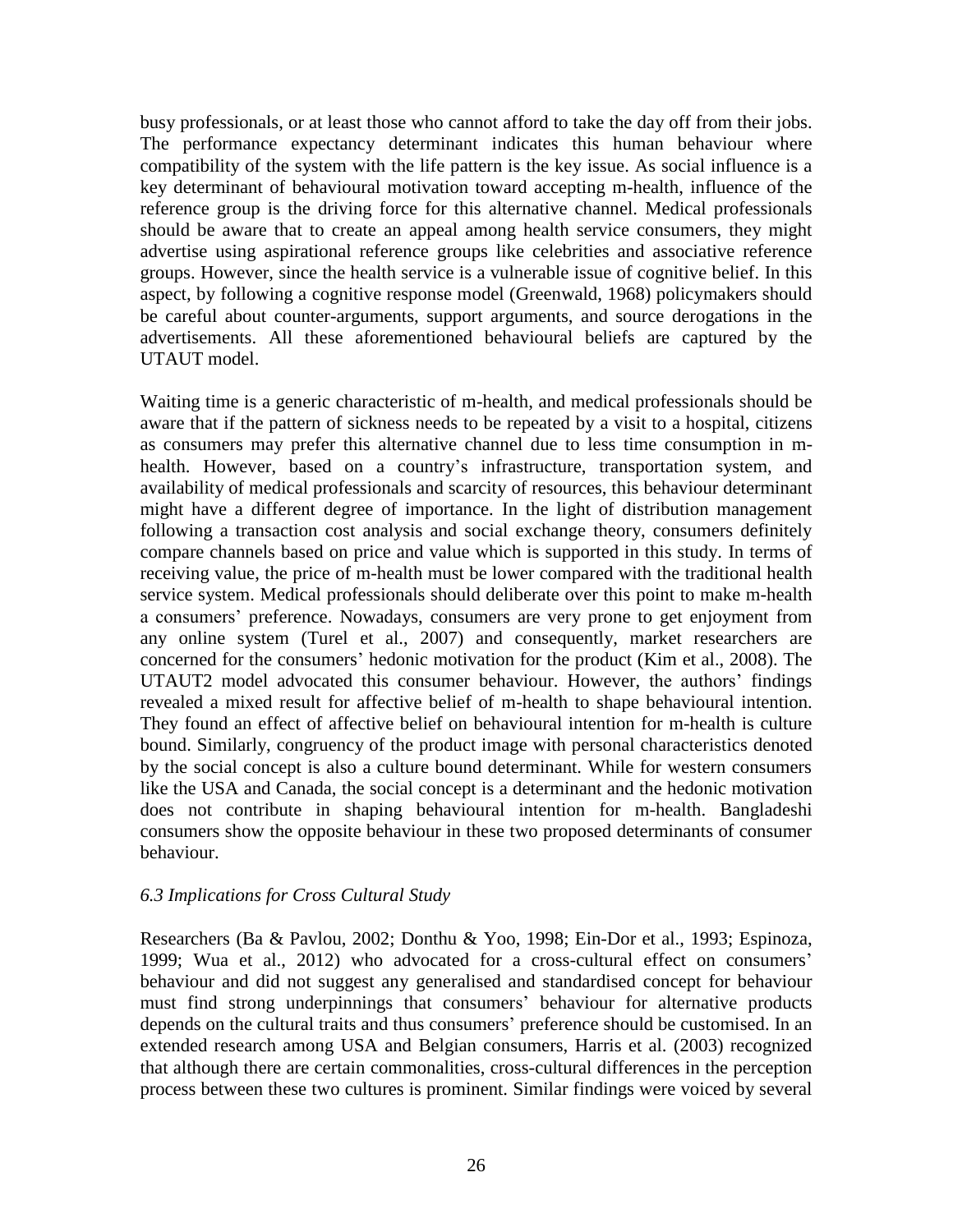cross-cultural researchers who were engaged in identifying consumers' differences for online-based products among Asian, European, North American, South American and African cultures (Goodman & Green, 1992; Torkil, 2012; Young et al., 2012). In perceiving self-effort and facilitating conditions as the top influential elements in pursuing behavioural intention, all three samples showed a similar behaviour. Waiting time was the third most important determinant for Canadian and Bangladeshi consumers whereas it has less profound effect on USA consumers' perception. Severe shortages in medical professionals in Canada and Bangladesh as well as traffic jams in Bangladesh might lead to perceive that waiting time is an important determinant to grow behavioural intention of consumers of these two countries for m-health which could be available from any place without continuous visits to medical professionals. As a top individualistic country having less pronounced effect of uncertain avoidance (Hofstede, 2001), consumers of the USA and Canada are very concerned of their own personality trait and its congruency with a product image rather than hedonic motivation which is supported by many cross-cultural researchers (Espinoza, 1999; Kettinger et al., 1995; Winsted, 1997). The aforementioned researchers also suggested that as top proponents of a free economy, USA consumers are more concerned of value of the products in relation to its exchange rate which is acknowledged in this research.

#### **7. Conclusions**

Adoption by users is still misunderstood by policy-makers and in theory. The study explored citizens' behavioural intention leading to usage behaviour for m-health which is explicitly an alternative channel to seek medical service by integrating technological artefacts from the UTAUT, consumers context from the UTAUT2, and psychological behaviour from focusing consumer preference through a channel and product selection criteria. It also investigated cultural domination on citizens' behavioural perception. Under this aspect, the proposed comprehensive model was experimented among citizens of the USA, Canada, and Bangladesh who have pronounced cultural differences. Citizens of the three countries have shown several similarities as well as differences in their mhealth adoption behavior. Based on a diabetes-related m-health project demonstrated with realistic illustrations among actual patients (as consumer), i.e. diabetic patients, citizens' perceptions were captured. For the three separate models, squared multiple correlation coefficients  $(R<sup>2</sup>)$  described the amount of variance of the determinants for behavioural intention: 0.77, 0.77, and 0.72 respectively for the USA, Canada, and Bangladeshi. For the three samples, the authors observed the same trend that behavioural intention strongly leads to actual behaviour for m-health. For the first objective, the authors identified determinants for citizens' behavioural intention leading to adoption behaviour for mhealth; however, for the second objective, the authors revealed that this adoption behaviour cannot be generalised to other cultures, rather as sought substantially, it is culture bound.

The findings suggest that the UTAUT model could partially shape technology artefact behaviour and the extended UTAUT must consider specific determinants relevant to cognitive, affective, and conative or behavioural aspects of citizens and must be incorporated. In this kind of consumer behaviour aspect, marketing as well as behavioural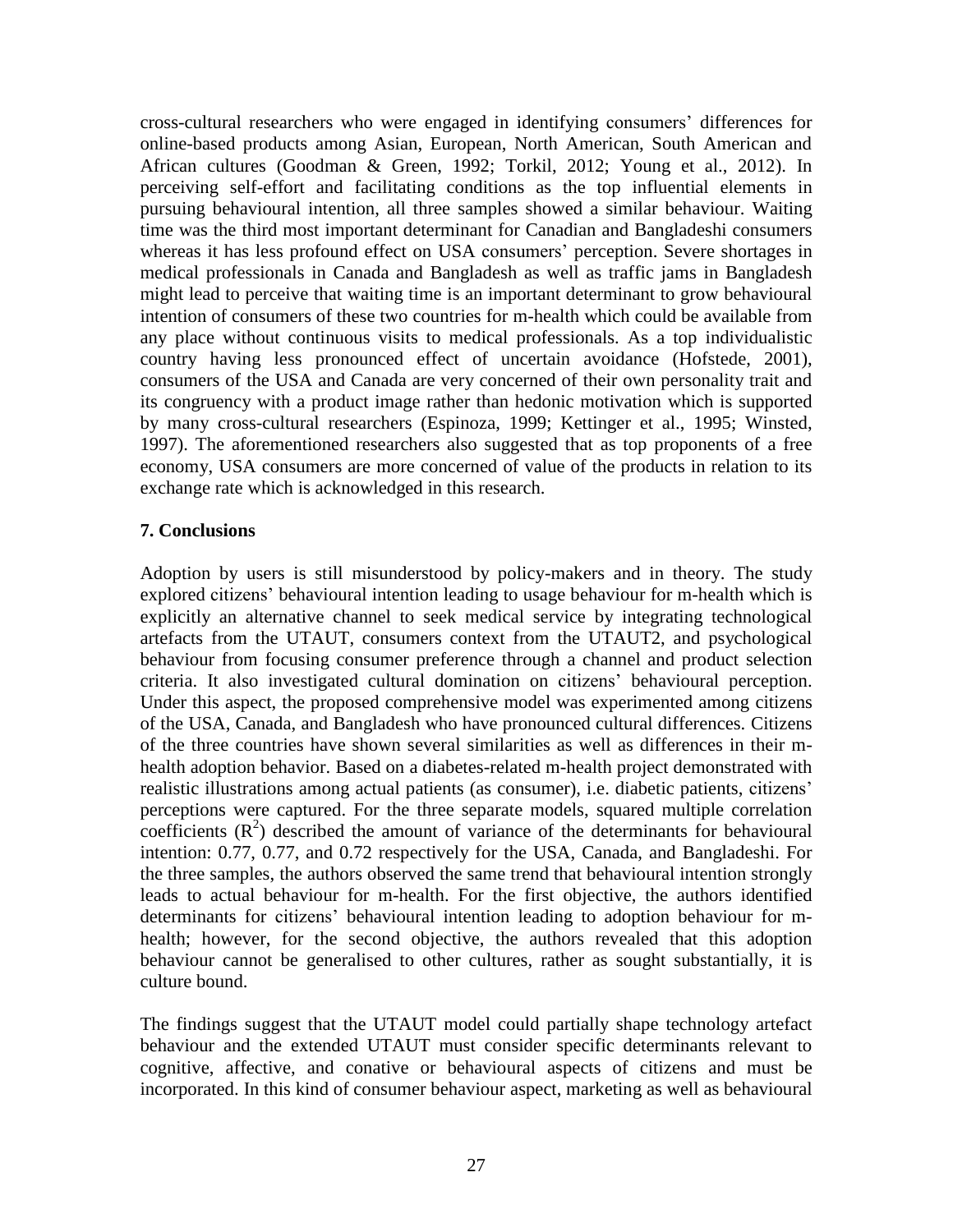psychology has conjoint effects. For consumer preference in predicting adoption- related behaviour, the price-value from UTAUT2 is a significant predictor. Depending on the product or service, consumers' preference might be dependent on hedonic motivation; however, it is culture bound. For western culture, where integrated artifacts of technology, cognitive preference of consumer, and impulsive motivation conjointly focus on any behaviour, hedonic motivation might not have significant effect. Adoption rate of Electronic-government by USA and Canadian citizens is also an important factor in this aspect (Shareef et al., 2011). Since citizens of these two countries have long experience in using virtual public media (Reddick & Turner, 2012), they do not feel any hedonic reason for adopting m-health. But as a recent phenomenon, Bangladehsi citizens search for fun from this virtual medium. Effect of price-value among the citizens of the three countries also provides justification of the differentiated effect of hedonic factor among the three countries. But in this context, social concept has a contributing effect in shaping behaviour.

#### *7.1 Limitations and future research directions*

It is expected that this research will provide medical professionals as well as ICT and marketing researchers with some excellent practical guidelines in providing service to people. However, this research has some unavoidable limitations. The model is tested only for medical service. This finding should be investigated for other kinds of services. One obvious limitation is the citizens' perception procedure outlined in the methodology section. Since, it is a new trend and completely exploratory, there was an extremely limited scope to get enough citizens in the three countries who had the same type of mhealth prior experience. As a result, the authors designed this proposed m-health project. However, the authors illustrated it in front of the respondents practically and provided time for their cognitive belief. In this study, the patients are receiving service from public hospital/clinic. Different segments of people who used to take this service from private clinics might show different phenomena. However, due to limited adoption of m-health, it could not be conducted among different consumer segments. The claim of cultural effect on m-health adoption behaviour could not get enough strength unless it is tested among different consumer segments of several countries having different cultural traits under Hofstede's (2001) revelation. Researchers could experiment on this model in different countries for different types of consumer behaviours having combined ICT, marketing, and consumers' behavioural artifacts. Like the UTAUT model, the moderating effects of gender, age, and experience could be investigated in future. Further work may also be beneficial from investigating citizens' confidence in both their ability to use a mobile-based system as well as in other health systems and processes that enables the delivery of such health services. This would lead to more holistic and context specific understanding of the adoption behaviour and its antecedents.

#### **References**

Ajzen, I. (1991). The Theory of Planned Behavior. *Organizational Behavior & Human Decision Processes* 50(2), 179-211.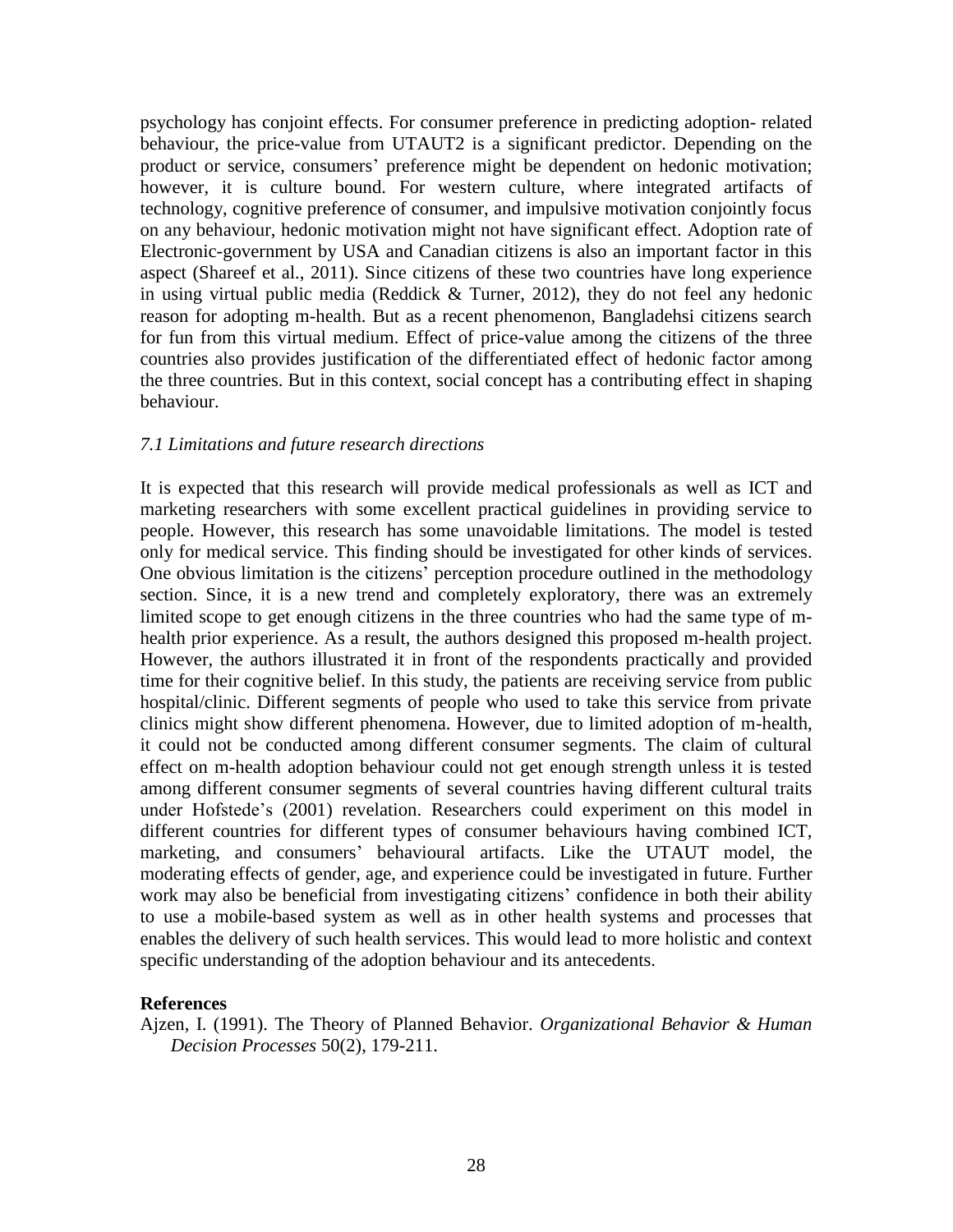- Alford, B., & Biswas, A. (2002). The Effects of Discount Level, Price Consciousness and Sale Proneness on Consumers' Price Perception and Behavioral Intention, *Journal of Business Research* 55(9), 775-783.
- Ba, S. & Pavlou, P. A. (2002). Evidence of the effect of trust building technology in electronic markets: price premiums and buyer behavior. *MIS Quarterly* 26(3), 243- 268.
- Bearden, W. O. & Etzel, M. (1982). Reference Group Influence on Product and Brand Decisions. *Journal of Consumer Research*, 9 (April), 183–194.
- Benbasat, I., & Barki, H. (2007). Quo Vadis, TAM?. *Journal of the AIS* 8(4), 212-218.
- Bucklin, L. P. (1966). A theory of distribution channel structure, Institute of Business and Economic Research. University of California. Berkeley. CA).
- Burnham, T.A., Frels, J. & Vijay, M. (2003). Consumer Switching Costs: a Typology, Antecedents and Consequences. *Journal of the Academy of Marketing Science*, 31(2), 109-126.
- Chen, S-C. & Li, S-H. (2010). Consumer adoption of e-service: Integrating technology readiness with the theory of planned behavior. *African Journal of Business Management*, 4(16), 3556-3563.
- Chiu, Y.-J., Chen, H.-C., Tzeng, G.-H., & Shyu, J. Z. (2006). Marketing strategy based on customer behavior for the LCD-TV. *International Journal of Management and Decision Making*, 7(2), 143-165.
- Cunningham, S. & Finn, M. (1996). Media theory and the Internet. *Media International Australia*, 80, 84–92.
- Davis, F. D. (1989). Perceived Usefulness, Perceived Ease of Use and User Acceptance of Information Technology. *MIS Quarterly*, 13(3), 319-340.
- Dodds, W. B., Monroe, K. B., & Grewal, D. (1991). Effects of Price, Brand, and Store Information on Buyers. *Journal of Marketing Research,* 28(3), 307-319.
- Donthu, N. & Yoo, B. (1998). Cultural Influences on Service Quality Expectations. *Journal of Service Research*, 1(2), 178-186.
- Dwivedi, Y. K., Weerakkody, V. & Janssen, M. (2012). Moving towards maturity: challenges to successful e-government implementation and diffusion. *The Data Base for Advances in Information Systems*, 42(4), 11-22.
- Engel, J., Kollat, D., & Blackwell, R. (1973).Consumer Behavior, Holt, Rinehart, and Winston, New York.
- Espinoza, M. M. (1999). Assessing the cross-cultural applicability of a service quality measure A comparative study between Quebec and Peru. *International Journal of Service Industry Management*, 10(5), 449-468.
- Fishbein, M. & Ajzen, I. (1975). Beliefs, Attitude, Intention, and Behavior: An Introduction to Theory and Research, Reading, MA: Addison-Wesley.
- Fornell, C., & Larcker, D. F. (1981). Evaluating Structural Equation Models with Unobservable Variables and Measurement Error. *Journal of Marketing Research*, 18(1), 39-50.
- Gefen, D., Karahanna, E. & Straub, D.W. (2003).Trust and TAM in Online Shopping: An Integrated Model. *MIS Quarterly*, 7(1), 51-90.
- Geier, J. (2006). Saving lives with roving LANs. Network World, February 5, 2001 (http://wireless.itworld.com/4246/NWW0205bgside/pfindex.html, last accessed March 24, 2006).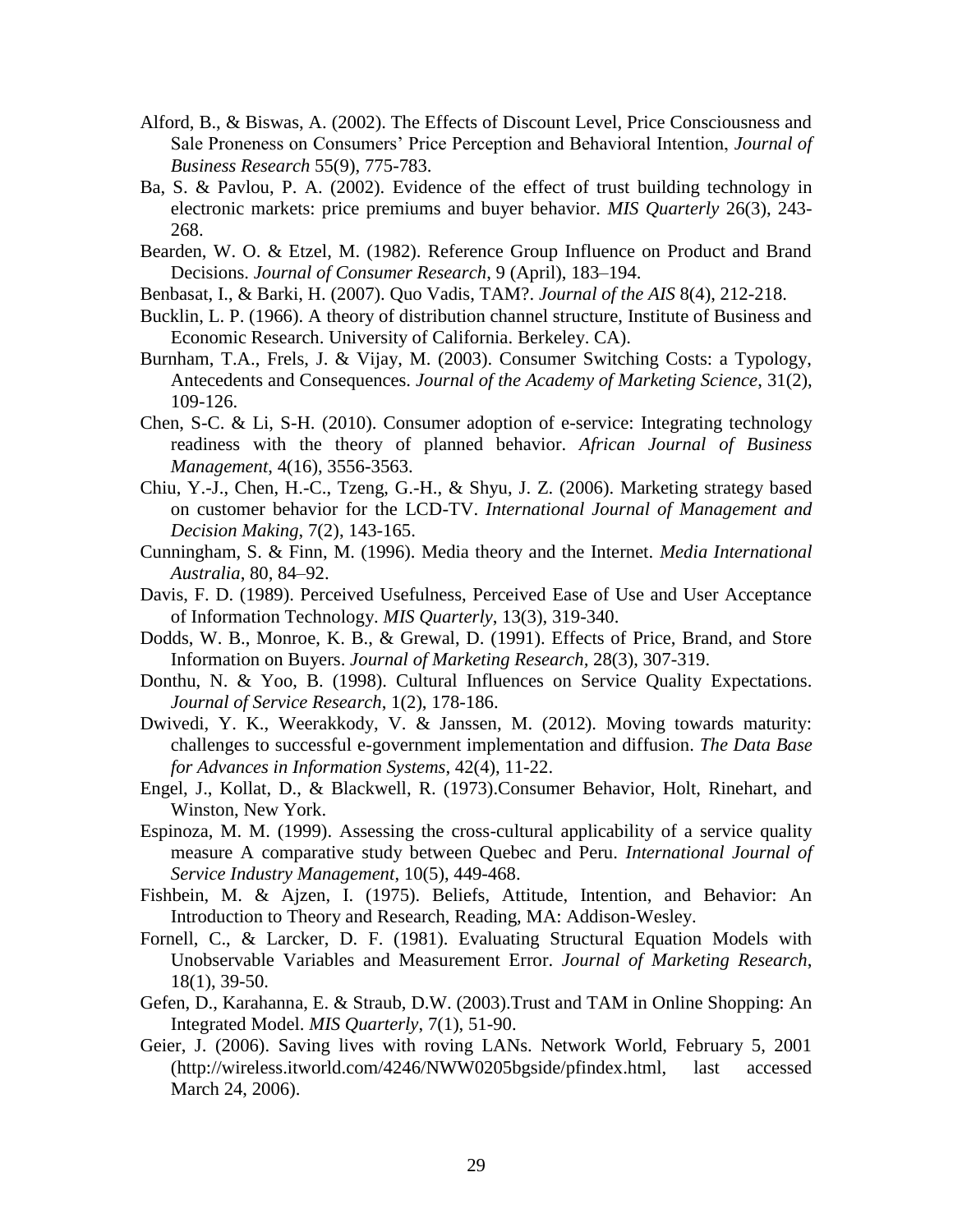- Gelders, D., Patesson, R., Vandoninck, S., Steinberg, P., Van Malderen, S., Nicaise, P., De Ruyver, B., Pelc, I., Dutta, M., Roe, K. & Vander Laenen, F. (2009). The Influence of Warning Messages on the Public's Perception of Substance Use: A Theoretical Framework'. *Government Information Quarterly*, 26(2), 349-57.
- Harris, M. M., van Hoye, G., & Lievens, F. (2003). Privacy and attitudes towards Internet-based selection systems: A cross-cultural comparison. *International Journal of Selection and Assessment*, 11(2/3), 230−236.
- Hoe, S. L. (2008). Issues and procedures in adopting structural equation modeling technique. *Journal of Applied Quantitative Methods,* 3(1), 76-83.
- Hofstede, G. (2001). Culture's Consequences, 2<sup>nd</sup> Edition, Sage, Thousand Oaks.
- Howard, J. A. and Jagdish, N. S. (1969). The Theory of Buyer Behavior. New York: John Wiley.
- Hong, S., & Tam, K. (2006). Understanding the adoption of multipurpose information appliances: The case of mobile data services. *Information Systems Research*, 17, 162–179.
- Hu, Li-tze & Bentler, P. M. (1999). Cutoff Criteria for Fit Indexes in Covariance Structure Analysis: Conventional Criteria versus New Alternatives. *Structural Equation Modeling*, 6(1), 1-55.
- Ives, B., & Learmonth, G. P. (1984). The Information System as a Competitive Weapon," *Communications of the ACM,* 27, 1193-1201.
- Janowski, T., & Janssen, M. (2015). Tribute to John Bertot and message from the incoming Editors-in-Chief. *Government Information Quarterly*, *2*(32), 103-104.
- Janssen, M., Chun, S. A., & Gil-Garcia, J. R. (2009). Building the next generation of digital government infrastructures. *Government Information Quarterly*, 26(2), 233– 237.
- Kahn, J, G., Yang, J. S., & Kahn, J. S. (2010). Mobile' Health Needs and Opportunities in Developing Countries. *Health Affairs*, 29(2), 252-258.
- Kaytaz, M. & Gul, M. C. (2014). Consumer response to economic crisis and lessons for marketers: The Turkish experience. *Journal of Business Research*, 67, 2701–2706.
- Kim, S. S., Malhotra, N. K., & Narasimhan, S. (2005). Two Competing Perspectives on Automatic Use: A Theoretical and Empirical Comparison. *Information Systems Research,* 16(4), 418-432.
- Kim, G., Park, S. B., & Oh, J. (2008). An examination of factors influencing consumer adoption of short message service (SMS), *Psychology & Marketing*, 25(8), 769–786.
- Kim, B. (2012). The diffusion of mobile data services and applications: exploring the role of habit and its antecedents. *Telecommunications Policy*, 36, 69–81.
- Kline, R. B. (2005). Principles and Practice of Structural Equation Modeling, The Guilford Press, NY.
- Kumar, V., Kumar, U., Shareef, M. A., & Sharan, V. (2013). Developing Citizen-centric Service: Adoption Behavior for Mobile Health, Proceedings of the Administrative Sciences Association of Canada Conference, Calgary, Alberta, Canada.
- LaRose, R., Mastro, D. A., & Eastin, M.S. (2001). Understanding Internet usage: A social cognitive approach to uses and gratifications. *Social Science Computer Review*, 19, 395-413.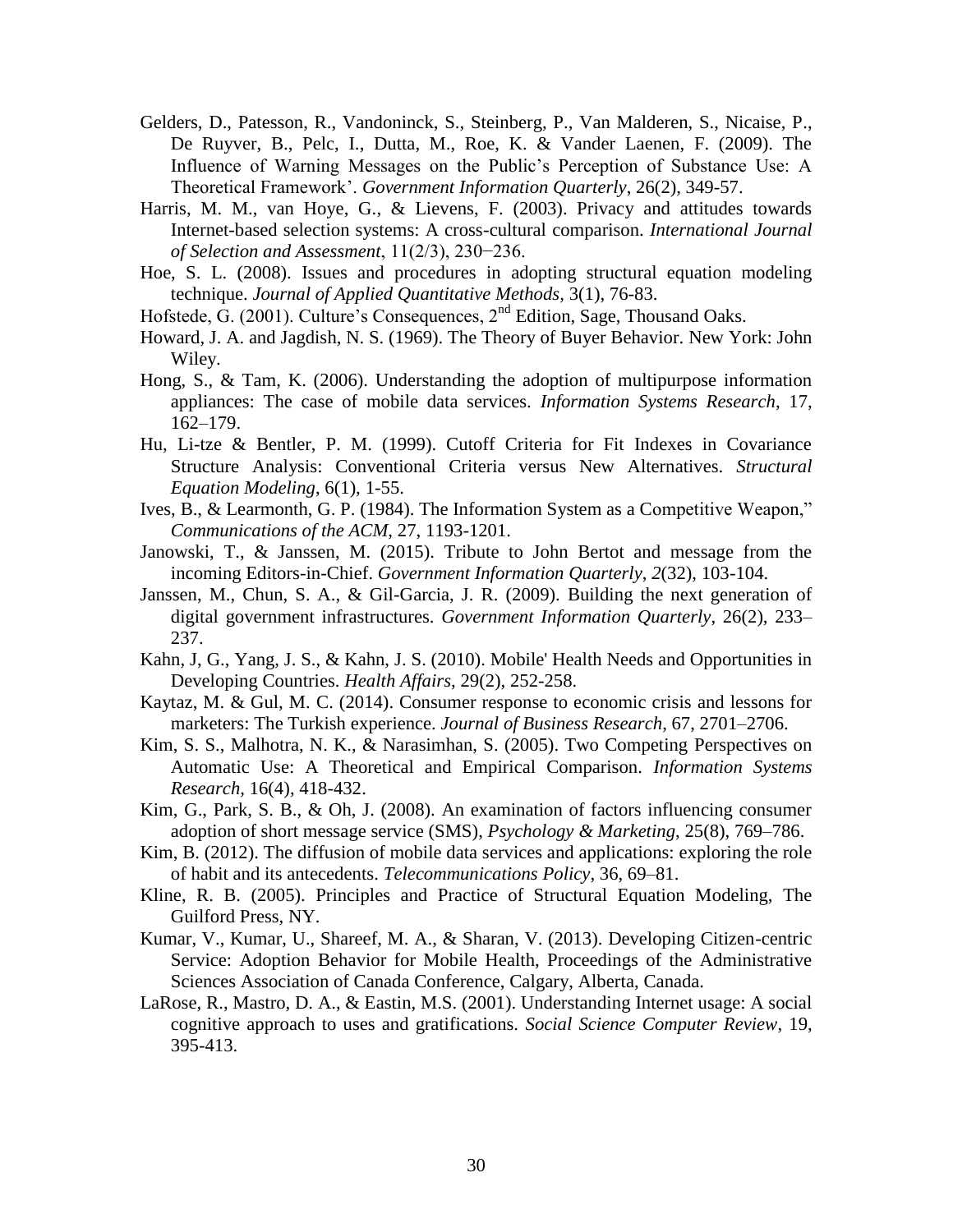- Lee, J., Kim, H., & Ahn, M. (2011). The willingness of e-government service adoption by business users: The role of offline service quality and trust in technology. *Government Information Quarterly*, 28(2), 222–230.
- Lichtenstein, S. & Williamson, K. (2006). Understanding Consumer Adoption of Internet Banking: An Interpretive Study in The Australian Banking Context. *Journal of Electronic Commerce Research*, 7(2), 50-66.
- Lin, H.-H. & Wang, Y.-S. (2006). An examination of the determinants of customer loyalty in mobile commerce contexts. *Information & Management* 43(3), 271–282.
- Mallat, N. (2007). Exploring consumer adoption of mobile payments  $-$  A qualitative study. *Journal of Strategic Information Systems*, 16, 413–432.
- Mattila, A.S. (1999). The role of culture in the service evaluation process. *Journal of Service Research*, 1(3), 250-61.
- Moore, G. & Benbasat, I. (1991). Development of an Instrument to Measure the Perceptions of Adopting an Information Technology Innovation. *Information Systems Research*, 2, 173–191.
- Neslin, Scott & Shankar, V. (2009). Key Issues in Multichannel Customer Management: Current Knowledge and Future Directions. *Journal of Interactive Marketing*, 23(1), 70-81.
- Nunnally, J. C. & Bernstein, I. H., (1994), Psychometric Theory, New York: McGraw-Hill.
- O'Cass, A. & Fenech, T. (2003). Web retailing adoption: exploring the nature of internet users Web retailing behaviour. *Journal of Retailing and Consumer Services,* 10, 81– 94.
- Osman, I. H., Anouze, A., L., Irani, Z., Baydaa, A-A., Lee, H., Balc, A., Medeni, T. D., & Weerakkody, V. (2014). COBRA Framework to Evaluate E-Government Services: A Citizen-Centric Perspective. *Government Information Quarterly,* 31(2), 243-256.
- Pavlou, P. A. & Chai, L. (2002). What Drives Electronic Commerce across Cultures? A Cross-Cultural Empirical Investigation of the Theory of Planned Behavior. *Journal of Electronic Commerce Research*, 3(4), 240-253.
- Pavlou, P. A., & Fygenson, M. (2006). Understanding and Predicting Electronic Commerce Adoption: An Extension of the Theory of Planned Behavior," *MIS Quarterly,* 30(1), 115-143.
- Peekhaus, W. (2008). Personal health information in Canada: a comparison of citizen expectations and legislation. *Government Information Quarterly*, 25(4), 669–698.
- Posey, C., Lowry, P. B., Roberts, T. L., & Ellis, T. S. (2010). Proposing the online community self-disclosure model: The case of working professionals in France and the U.K. who use online communities. *European Journal of Information Systems*,19(2), 181-195.
- Rana, N. P. & Dwivedi, Y. K. (2015). Citizen's adoption of an e-government system: Validating extended social cognitive theory (SCT). *Government Information Quarterly*, 32(2), 172–181.
- Reddick, C. G., & Turner, M. (2012). Channel choice and public service delivery in Canada: Comparing e-government to traditional service delivery. *Government Information Quarterly*, 29(1), 1–11.

Rogers, E., M. (1995). *Diffusion of Innovations.* The Free Press, New York, USA.

Rosenberg, M. (1979). *Conceiving the self*. New York: Basic Books.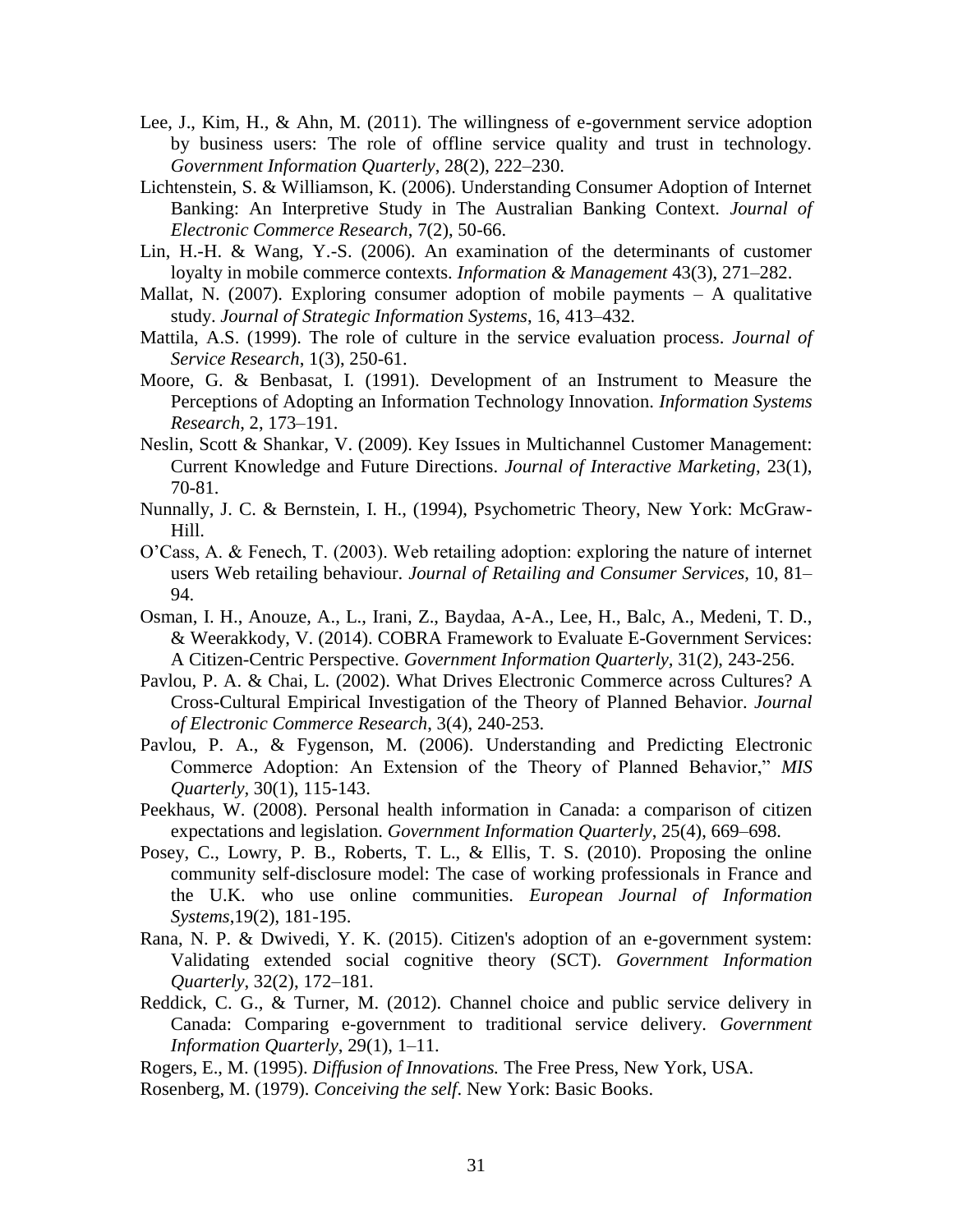- Schewe, C. D. & Dillon, W. R. (1978). Marketing Information System Utilization: An Application of Self-Concept Theory. *Journal of Business Research*, 6(January), 67- 79.
- Shareef, M. A., Kumar, U., Kumar, V., & Dwivedi, Y. K. (2011). E-government Adoption Model (GAM): Differing Service Maturity Levels. *Government Information Quarterly*, 28(1), 17-35.
- Shareef, M. A., Kumar, V., Kumar, U., & Hasin, A. A. (2013). Application of Behavioral Theory in Predicting Consumers Adoption Behavior. *Journal of Information Technology Research (JITR)*, 6(4), 36-54.
- Shareef, M. A., Kumar, V., Kumar, U., & Dwivedi, Y. K. (2014). Factors affecting citizen adoption of transactional electronic government. *Journal of Enterprise Information Management*, 27(4), 385-401.
- Shareef, M. A., Kumar, V., & Kumar, U. (Forthcoming). Predicting Mobile Health Adoption Behavior: A Demand Side perspective. Journal of Customer Behavior.
- Sirgy, M. J. and Danes, J. (1982). Self-Image/Product-Image Congruence Models: Testing Selected Models, in Advances in Consumer Research, vol. 9, Andrew Mitchell, ed., *Association for Consumer Research*, Ann Arbor, MI. 1982, 556–561.
- Sirgy, M. J. (1982). Self-Concept in Consumer Behavior: A Critical Review. *Journal of Consumer Research*, 9(December), 287-300.
- Tajfel, H. (1972). Social categorization (English Translation of 'La Categorisation Sociale'). In Introduction a La Psychologie Sociale, 1 (Moscovici S, Ed), 272–302, Larousse, Paris.
- Taylor, S. & Todd, P. (1995). Decomposition and crossover effects in the theory of planned behavior: A study of consumer adoption intentions. *International Journal of Research in Marketing*, 12, 137-155.
- Thong J. Y. L., Hong, S. J., & Tam, K. Y. (2006). The Effects of Post-Adoption Beliefs on the Expectation–Confirmation Model for Information Technology Continuance. *International Journal of Human-Computer Studies* 64(9). 799-810.
- Torkil, C. (2012). Usability problem identification in culturally diverse settings. *Information Systems Journal* 22(2), 151-175.
- Turel, O., Serenko, A., & Bontis, N. (2007). User acceptance of wireless short messaging services: Deconstructing perceived value. *Information & Management*, 44, 63–73.
- Turner, J. (1982). The Structure of Sociological Theory, Homewood, IL: Dorsey Press.
- Vallerand. R. J. (1997). Toward a Hierarchical Model of Intrinsic and Extrinsic Motivation. In Advances in Experimental Social Psychology (29), M. Zanna(ed.), Academic Press. New York, 271-360.
- Venkatesh, V., Morris, M. G., Davis, G. B., & Davis, F. D. (2003). User Acceptance of Information Technology: Toward a Unified View, *MIS Quarterly*, 27(3), 425-578.
- Venkatesh, V., Thong, J. Y. L., & Xu, X. (2012). Consumer Acceptance and Use of Information Technology: Extending the Unified Theory of Acceptance and Use of Technology. *MIS Quarterly*, 36(1), 157-178.
- Voss, A. (2004). Taming the Empowered Customer: Channel Choice or Channel Behaviour? In (Klein, S. Ed.): Relationships in Electronic Markets. Proceedings of The Eleventh Research Symposium on Emerging Electronic Markets. University College Dublin, Ireland, 66-72.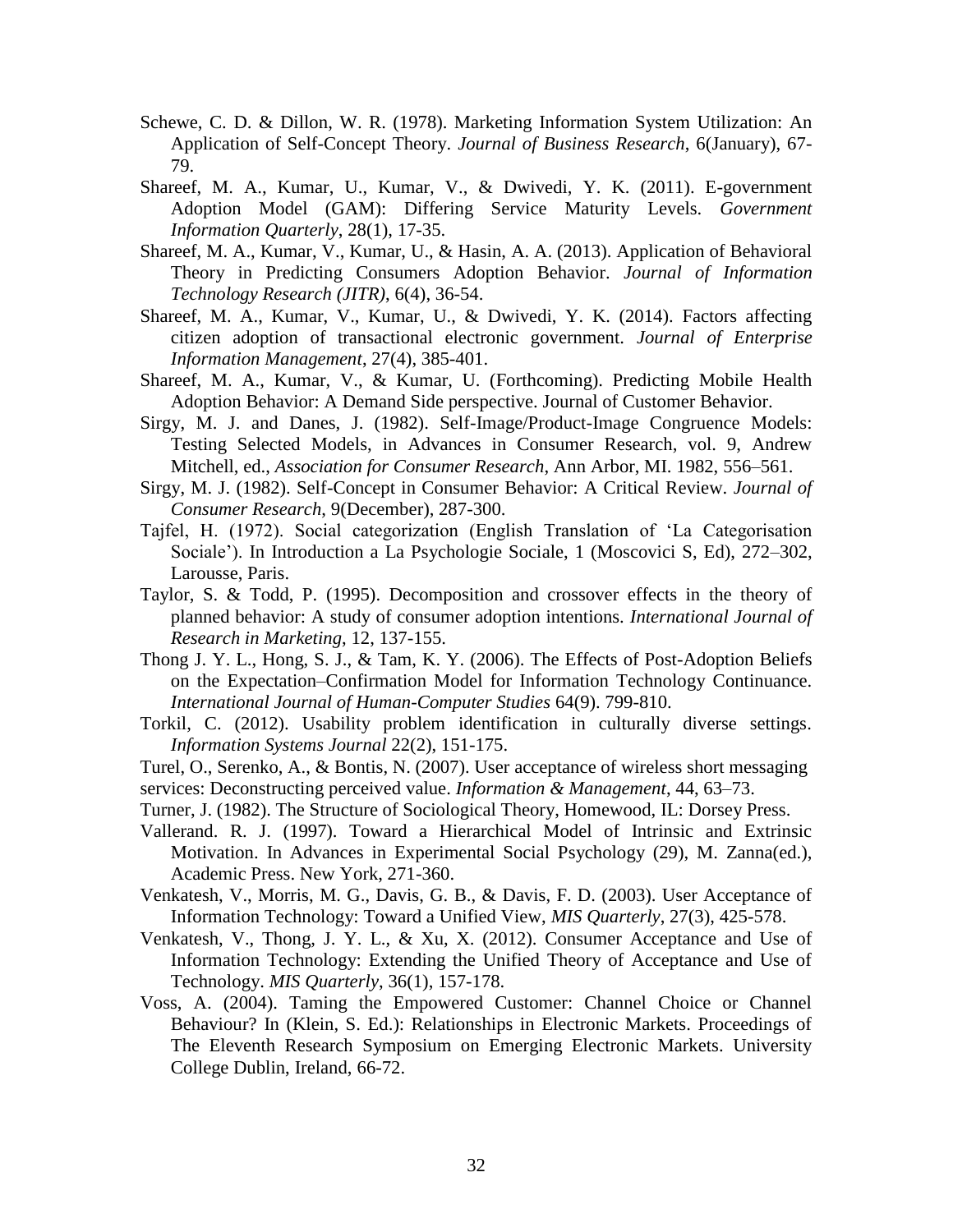- Weerakkody, V., Janssen, M., & Dwivedi, Y. (2011). Transformational change and business process re-engineering: Lessons from the British and Dutch public sector. *Government Information Quarterly*, 28(3), 320–328.
- Weiner, S. A. (2009). A tale of two databases: The history of federally funded systems for education and medicine. *Government Information Quarterly*, 26(3), 450–458.
- Williamson, O.E. (1987). Transaction cost economics. *Journal of Economics Behavior and Organizations*, 8(4), 617–625.
- Winsted, K.F. (1997). `The service experience in two cultures: a behavioral perspective. *Journal of Retailing*, 73(3), 337-60.
- Wu, J.-H. & Wang, S.-C. (2005). What drives mobile commerce? An empirical evaluation of the revised technology acceptance model. *Information & Management* 42(5), 719–729.
- Wu, J-H., Wanga, S-C., & Lin, L-M. (2007). Mobile computing acceptance factors in the healthcare industry: A structural equation model. *International Journal of Medical Informatics*, 76, 66–77.
- Wu, I-L., Li, J-Y., & Fu, C-Y. (2011). The adoption of mobile healthcare by hospital's professionals: An integrative perspective. *Decision Support Systems*, 51, 587–596.
- Yoh, E., Damhorst, M. L., Sapp, S., & Laczniak, R. (2003). Consumer Adoption of the Internet: The Case of Apparal Shopping. *Psychology and Marketing*, 20(12), 1095- 1118.
- Yu, P, Wu, M. X., Yu, H., & Xiao, G. C. (2006). The Challenges for the Adoption of M-Health. *2006 IEEE International Conference on Service Operations and Logistics and Informatics (SOLI 2006),* Shanghai, China, June 21-23, 181-186.

| <b>Item</b>                                                                        | Loading |  |  |  |  |  |
|------------------------------------------------------------------------------------|---------|--|--|--|--|--|
| Social Influence (SI)                                                              |         |  |  |  |  |  |
| SI1. People who are important to me think that I should use mobile health.         | 0.599   |  |  |  |  |  |
| SI2. People who influence my behaviour think that I should use mobile health.      | 0.641   |  |  |  |  |  |
| SI3. People whose opinions that I value prefer that I use mobile health.           | 0.627   |  |  |  |  |  |
| <b>Effort Expectancy (EE)</b>                                                      |         |  |  |  |  |  |
| EE1. Learning how to monitor self-health issues through mobile health is easy      | 0.743   |  |  |  |  |  |
| for me.                                                                            |         |  |  |  |  |  |
| EE2. My interaction with medical professionals through mobile health is clear      | 0.567   |  |  |  |  |  |
| and understandable.                                                                |         |  |  |  |  |  |
| EE3. I find mobile health easy to use.                                             | 0.512   |  |  |  |  |  |
| EE4. It is easy for me to become skilful at receiving, monitoring and interpreting | 0.722   |  |  |  |  |  |
| health-care data through mobile health.                                            |         |  |  |  |  |  |
| Waiting time (WT)                                                                  |         |  |  |  |  |  |
| WT1. The use of mobile health can save my hospital waiting time.                   | 0.856   |  |  |  |  |  |
| WT2. I can get more time to do my daily tasks using mobile health.                 | 0.90    |  |  |  |  |  |
| WT3. Mobile health can save my time for continuous use. (Dropped)                  | 0.465   |  |  |  |  |  |
| WT4. Using mobile health is less time-consuming.                                   | 0.720   |  |  |  |  |  |
| Price-Value (PV)                                                                   |         |  |  |  |  |  |
| PV1. Mobile health is reasonably priced.                                           | 0.546   |  |  |  |  |  |
| PV2. Mobile health is good value for the money.                                    | 0.590   |  |  |  |  |  |

#### **APPENDIX A**

#### **Questionnaire and Factor Loading of the Measurement Items from the CFA**